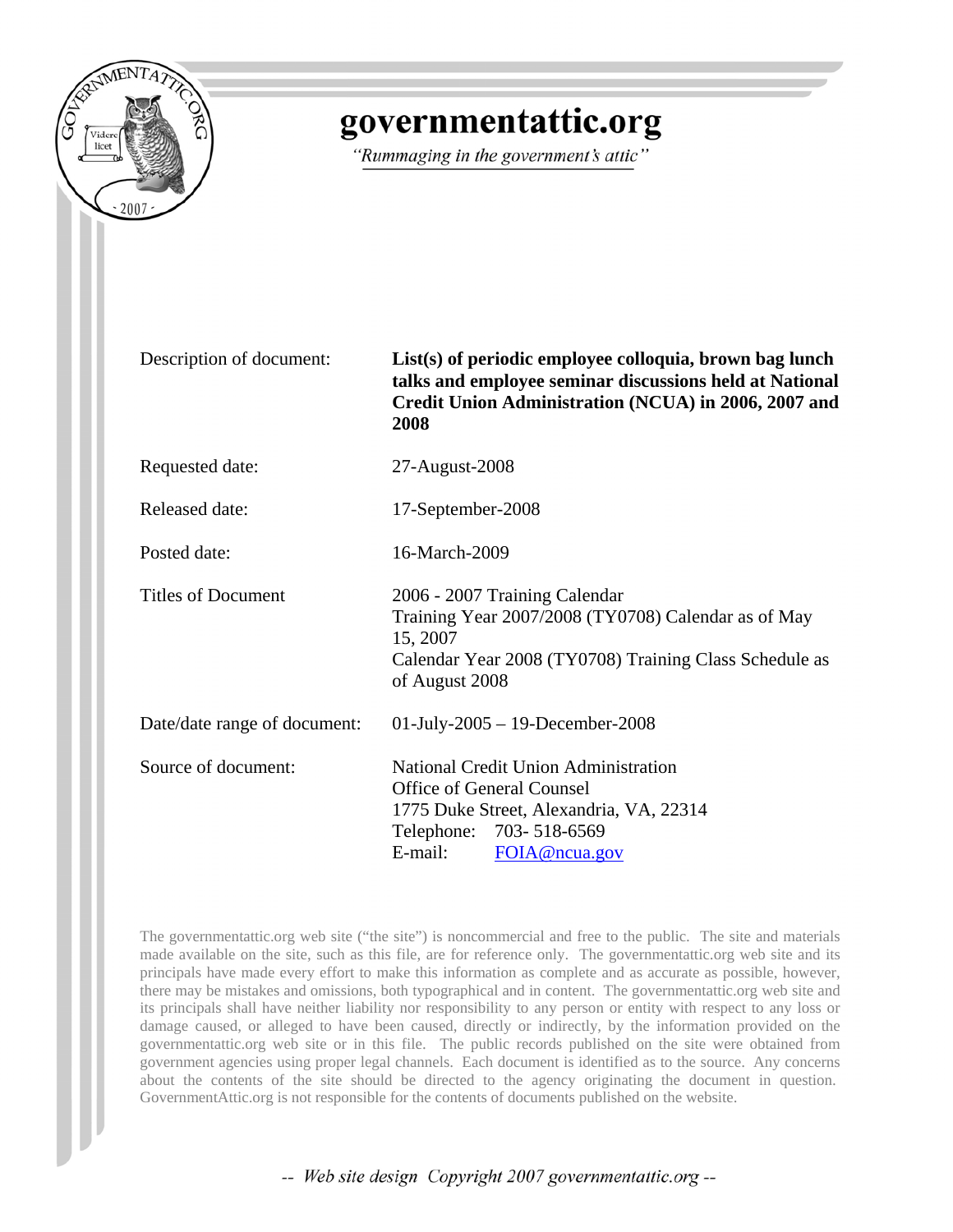

September 18, 2008

This is in response to your Freedom of Information Act (FO(A) request received by our office on August 27, 2008. You requested a Iist(s) of periodic employee colloquia, brown bag lunch talks and employee seminar discussions held at NCUA in 2006, 2007 and 2008 to date, preferably including title/subject, the speaker and the date.

Enclosed are 13 pages responsive to your request. Please note that the enclosed list does not include names of speakers since individual speakers/trainers are subject to change depending on workload and scheduling conflicts.

Should you consider our response a partial denial of the requested information, you have a right to appeal our determination. An appeal must be in writing and filed within 30 days from receipt of this initial determination. If you file an appeal, please note "FOIA-APPEAL" in the letter and on the envelope and address your appeal to: National Credit Union Administration, Office of General Counsel - FOIA APPEAL, 1775 Duke Street, Alexandria, VA 22314-3428.

Sincerely,

There Q. albin

Linda K. Dent Staff Attorney

Enclosure

GC/CS:bhs 08-FOI-00133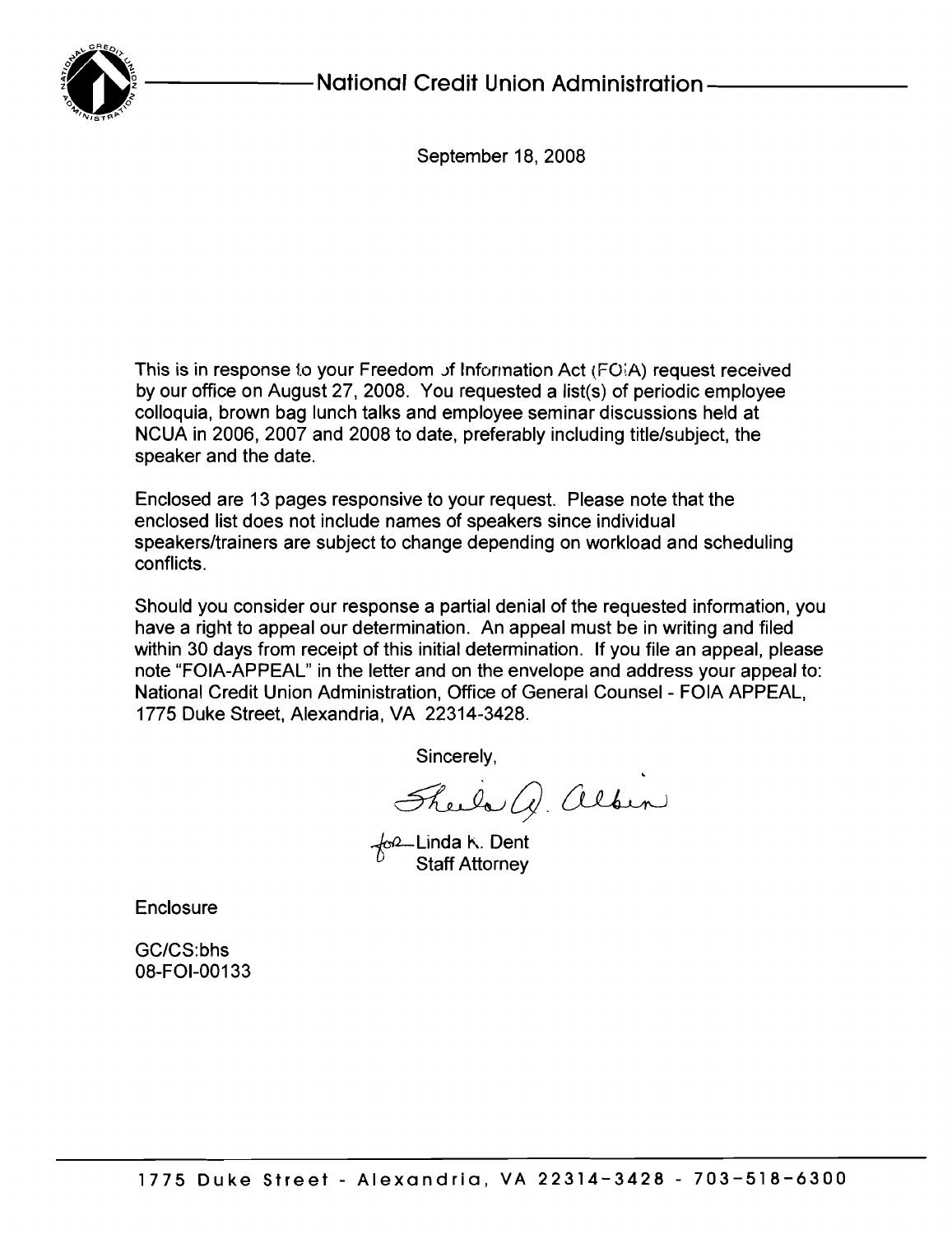# 2006 - 2007 Training Calendar

 $\overline{a}$ 

| <b>Course Number Course Name</b> |                                          | <b>OTA Course Title</b> | Location               | <b>Start Date</b> | <b>End Date</b> |
|----------------------------------|------------------------------------------|-------------------------|------------------------|-------------------|-----------------|
| 901                              | Executive Development Program (NCUA)     | 2005-901-1              | Off Site-TBA           | 7/1/2005 TBA      |                 |
| 104                              | Level 4 (0507-08)                        | 2006-104-0507 08        | Indianapolis, IN       | 1/23/2006         | 2/2/2006        |
| 105                              | Level 5 (05/04-05)                       | 2006-105-0504 05        | Indianapolis, IN       | 1/23/2006         | 1/27/2006       |
| 101                              | Level 1 (6/01)                           | 2006-101-0601           | Training Room B        | 1/25/2006         | 2/3/2006        |
| $\frac{1}{103}$                  | Level 3 (05/10)                          | 2006-103-0510           | Indianapolis, IN       | 1/30/2006         | 2/3/2006        |
| 329                              | Fraud Investigations                     | 2006-329-1              | Arlington, VA          | 2/6/2006          | 2/17/2006       |
| 102                              | Level 2 (06/01)                          | 2006-102-0601           | Training Room B        | 2/7/2006          | 2/17/2006       |
| 302                              | <b>FFIEC Advanced Cash Flow Concepts</b> | 2006-302-1              | Arlington, VA          | 2/13/2006         | 2/17/2006       |
| 210                              | OJT Workshop                             | 2006-210-1              | Jacksonville, FL       | 3/7/2006          | 3/9/2006        |
| 101                              | Level 1 (06/03)                          | 2006-101-0603           | <b>Training Room B</b> | 3/8/2006          | 3/17/2006       |
| 301                              | <b>FFIEC Advanced Commercial</b>         | 2006-301-1              | Arlington, VA          | 3/14/2006         | 3/17/2006       |
| $\overline{308}$                 | FFIEC Capital Markets Conference         | 2006-308-01             | Arlington, VA          | 3/14/2006         | 3/17/2006       |
| $\overline{302}$                 | <b>FFIEC Advanced Cash Flow Concepts</b> | 2006-302-2              | Arlington, VA          | 3/20/2006         | 3/24/2006       |
| 102                              | Level 2 (06/03)                          | 2006-102-0603           | Training Room B        | 3/21/2006         | 3/31/2006       |
| $\overline{320}$                 | <b>Interagency Accounting Conference</b> | 2006-320-1              | St. Louis, MO          | 3/21/2006         | 3/23/2006       |
| 103                              | Level 3 (05/12-06/01)                    | 2006-103-0512 0601      | Denver, CO             | 3/27/2006         | 3/31/2006       |
| 104                              | Level 4 (05/09-05/10)                    | 2006-104-0509 10        | Denver, CO             | 3/27/2006         | 4/6/2006        |
| 321                              | <b>FFIEC Anti-Money Laundering (A)</b>   | $2006 - 321 - 1A$       | Arlington, VA          | 3/28/2006         | 3/31/2006       |
| 321                              | FFIEC Anti-Money Laundering (B)          | 2006-321-1B             | Arlington, VA          | 3/28/2006         | 3/31/2006       |
| 105                              | Level 5 $(05-06/07/08)$                  | 2006-105-06 07 08       | Denver, CO             | 4/3/2006          | 4/7/2006        |
| 331                              | FFIEC Real Estate On-line                | 2006-331-1              | Arlington, VA          | 4/3/2006          | 5/3/2006        |
| $\overline{312}$                 | FFIEC Cash Flow Cons & Analysis          | 2006-312-1              | Arlington, VA          | 4/4/2006          | 4/6/2006        |
| 101                              | Level 1 (06/04)                          | 2006-101-0604           | Training Room B        | 4/5/2006          | 4/14/2005       |
| 324                              | <b>FFIEC Supervisory Updates</b>         | 2006-324-1              | Arlington, VA          | 4/10/2006         | 4/13/2006       |
| 102                              | Level 2 (06/04)                          | 2006-102-0604           | <b>Training Room B</b> | 4/18/2006         | 4/28/2006       |
| 312                              | FFIEC Cash Flow Cons & Analysis          | 2006-312-2              | Arlington, VA          | 4/18/2006         | 4/20/2006       |
| 321                              | FFIEC Anti-Money Laundering (A)          | 2006-321-2A             | Arlington, VA          | 4/18/2006         | 4/21/2006       |
| 321                              | FFIEC Anti-Money Laundering (B)          | 2006-321-2B             | Arlington, VA          | 4/18/2006         | 4/21/2006       |
| 302                              | <b>FFIEC Advanced Cash Flow Concepts</b> | 2006-302-3              | Arlington, VA          | 4/24/2006         | 4/28/2006       |
| 301                              | FFIEC Advanced Cash Flow                 | 2006-301-2              | Arlington, VA          | 4/25/2006         | 4/28/2006       |
| $\overline{310}$                 | <b>FFIEC Financial Crimes Seminar</b>    | 2006-310-1              | Arlington, VA          | 4/25/2006         | 4/28/2006       |
| 323                              | FFIEC Real Estate Appraisal              | 2006-323-1              | Arlington, VA          | 5/1/2006          | 5/5/2006        |
| 101                              | Level 1 (06/05)                          | 2006-101-0605           | Training Room B        | 5/3/2006          | 5/12/2006       |
| 309                              | <b>FFIEC Payment Systems Risk</b>        | $2006 - 309 - 1$        | Arlington, VA          | 5/9/2006          | 5/12/2006       |
| $\overline{102}$                 | Level 2 (06/05)                          | 2006-102-0605           | <b>Training Room B</b> | 5/16/2006         | 5/25/2006       |
| 301                              | <b>FFIEC Advanced Commercial</b>         | 2006-301-3              | Arlington, VA          | 5/16/2006         | 5/19/2006       |
| $\overline{321}$                 | FFIEC Anti-Money Laundering (A)          | 2006-321-3A             | Arlington, VA          | 5/23/2006         | 5/26/2005       |
| 321                              | <b>FFIEC Anti-Money Laundering (B)</b>   | 2006-321-3B             | Arlington, VA          | 5/23/2006         | 5/26/2005       |
| 323                              | <b>FFIEC Real Estate Appraisal</b>       | 2006-323-2              | Arlington, VA          | 6/5/2006          | 6/9/2006        |
| 210                              | <b>OJT Workshop</b>                      | 2006-210-2              | Indianapolis, IN       | 6/6/2006          | 6/8/2006        |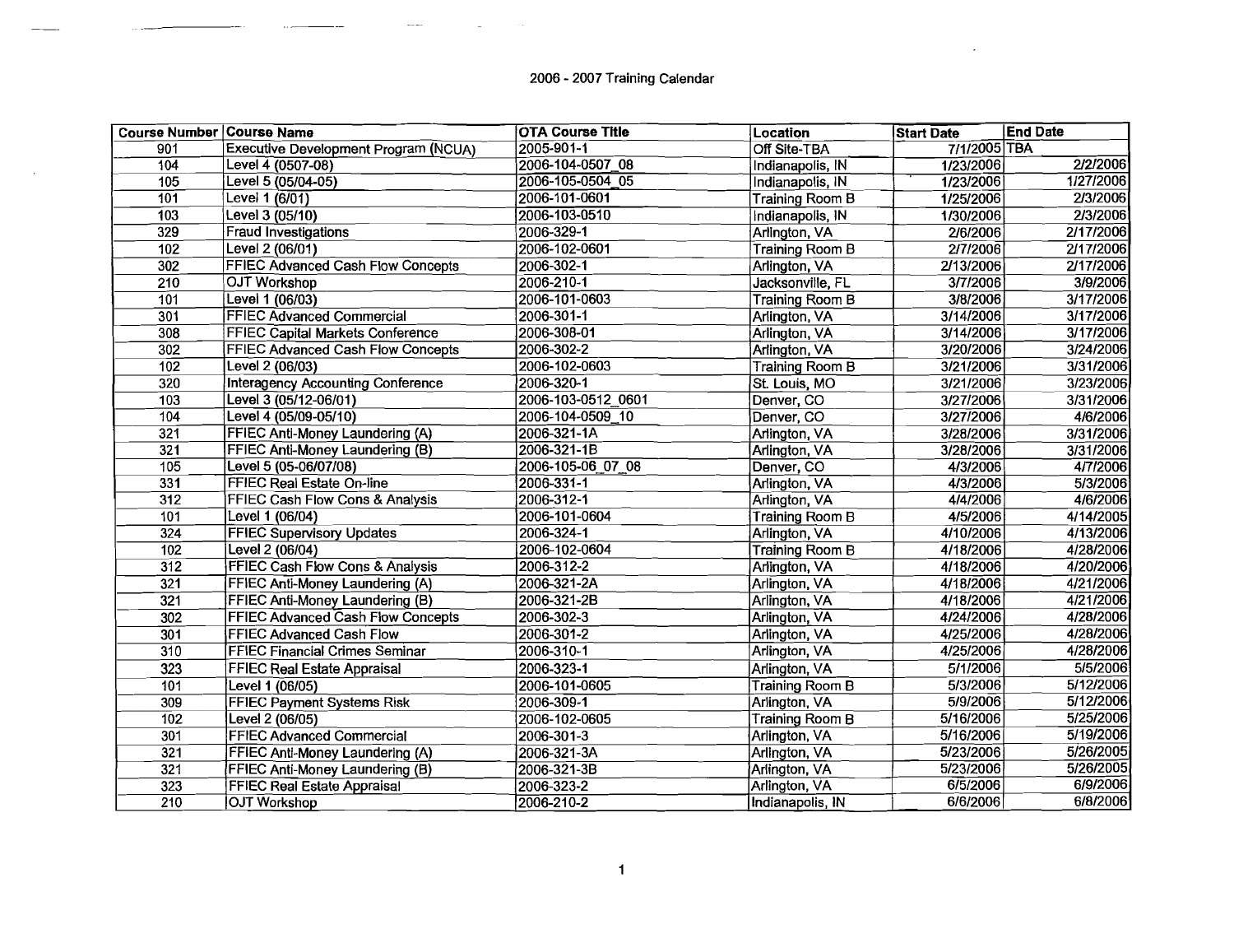| <b>Course Number Course Name</b> |                                                    | <b>OTA Course Title</b> | Location                    | <b>Start Date</b> | <b>End Date</b> |
|----------------------------------|----------------------------------------------------|-------------------------|-----------------------------|-------------------|-----------------|
| 301                              | <b>FFIEC Advanced Commercial Credit</b>            | 2006-301-4              | Arlington, VA               | 6/6/2006          | 6/9/2006        |
| 101                              | Level 1 (06/06)                                    | 2006-101-0606           | <b>Training Room B</b>      | 6/7/2006          | 6/16/2006       |
| 306                              | FFIEC Capital Markets Special                      | 2006-306-1              | Arlington, VA               | 6/12/2006         | 6/14/2006       |
| 103                              | Level 3 (06/03 & 06/04)                            | 2006-103-0603 04        | Pittsburg, PA               | 6/19/2006         | 6/23/2006       |
| 104                              | Level 4 (05/12 & 06/01)                            | 2006-104-0512 0601      | Pittsburg, PA               | 6/19/2006         | 6/29/2006       |
| 302                              | FFIEC Advanced Cash Flow Concepts                  | 2006-302-4              | Arlington, VA               | 6/19/2006         | 6/23/2006       |
| 102                              | Level 2 (06/06)                                    | 2006-102-0606           | <b>Training Room B</b>      | 6/20/2006         | 6/30/2006       |
| $50\overline{3}$                 | Writing for Office Staff                           | 2006-503-1              | Indianapolis, IN            | 6/21/2006         | 6/22/2006       |
| 105                              | Level 5 (05/09 & 05/10)                            | 2006-105-0509 10        | Pittsburg, PA               | 6/26/2006         | 6/30/2006       |
| 321                              | FFIEC Anti-Money Laundering (A)                    | 2006-321-4A             | Arlington, VA               | 6/27/2006         | 6/30/2006       |
| 321                              | FFIEC Anti-Money Laundering (B)                    | 2006-321-4B             | Arlington, VA               | 6/27/2006         | 6/30/2006       |
| 101                              | Level 1 (06/07)                                    | 2006-101-0607           | Training Room B             | 7/12/2006         | 7/21/2006       |
| $\overline{209}$                 | <b>Problem Resolution</b>                          | 2006-209-1              | San Antonio, TX             | 7/17/2006         | 7/21/2006       |
| 323                              | <b>FFIEC Real Estate Appraisal</b>                 | 2006-323-3              | Arlington, VA               | 7/17/2006         | 7/21/2006       |
| 501                              | <b>Impact Presentations</b>                        | 2006-501-1              | San Antonio, TX             | 7/17/2006         | 7/21/2006       |
| 230                              | <b>EPS Course</b>                                  | 2006-230-1              | San Antonio, TX             | 7/18/2006         | 7/20/2006       |
| 231                              | Capital Markets (1-1)                              | 2006-231-1              | San Antonio, TX             | 7/18/2006         | 7/20/2006       |
| $\overline{232}$                 | Capital Markets (2-1)                              | 2006-232-1              | San Antonio, TX             | 7/18/2006         | 7/20/2006       |
| 233                              | Capital Markets (3-1)                              | 2006-233-1              | San Antonio, TX             | 7/18/2006         | 7/20/2006       |
| 504                              | <b>Essential Communications</b>                    | 2006-504-1              | San Antonio, TX             | 7/18/2006         | 7/20/2006       |
| 302                              | <b>FFIEC Advanced Cash Flow Concepts</b>           | 2006-302-5              | Arlington, VA               | 7/24/2006         | 7/28/2006       |
| 102                              | Level 2 (06/07)                                    | 2006-102-0607           | <b>Training Room B</b>      | 7/25/2006         | 8/3/2006        |
| 324                              | <b>FFIEC Supervisory Updates</b>                   | 2006-324-2              | Arlington, VA               | 7/25/2006         | 7/28/2006       |
| 321                              | <b>FFIEC Anti-Money Laundering (A)</b>             | 2006-321-6A             | Arlington, VA               | 8/1/2006          | 8/4/2006        |
| 321                              | FFIEC Anti-Money Laundering (B)                    | 2006-321-6B             | Arlington, VA               | 8/1/2006          | 8/4/2006        |
| 210                              | <b>OJT Workshop</b>                                | 2006-210-3              | <b>TBA</b>                  | 8/8/2006          | 8/10/2006       |
| 328                              | <b>FFIEC Community Inst. Lending</b>               | 2006-328-1              | Arlington, VA               | 8/8/2006          | 8/11/2006       |
| 310                              | <b>FFIEC Financial Crimes Seminar</b>              | 2006-310-2              | Arlington, VA               | 8/15/2006         | 9/18/2006       |
| 307                              | <b>FFIEC Information Tech Conf</b>                 | 2006-307-1              | Arlington, VA               | 8/21/2006         | 8/23/2006       |
| 323                              | <b>FFIEC Real Estate Appraisal</b>                 | 2006-323-4              | Arlington, VA               | 8/21/2006         | 8/25/2006       |
| 1000                             | <b>Regional Conferences</b>                        | 2006-1000-1             | <b>Gaylord Texan Resort</b> | 8/21/2006         | 8/25/2006       |
| 302                              | FFIEC Advanced Cash Flow                           | 2006-302-6              | Arlington, VA               | 8/28/2006         | 9/1/2006        |
| 1000                             | <b>Regional Conferences</b>                        | 2006-1000-2             | <b>Gaylord Texan Resort</b> | 8/28/2006         | 9/1/2006        |
| 103                              | Level 3 (06/05 & 06/06)                            | 2006-103-0605 06        | St. Pete Beach, FL          | 9/11/2006         | 9/15/2006       |
| 104                              | Level 4 (06/03 & 0604)                             | 2006-104-0603 04        | St. Pete Beach, FL          | 9/11/2006         | 9/21/2006       |
| $\overline{215}$                 | <b>Consumer Lending</b>                            | 2006-215-2              | St. Pete Beach, FL          | 9/11/2006         | 9/15/2006       |
| 315                              | <b>FFIEC Lead Investigation Specialist Wrkshop</b> | 2006-315-1              | Arlington, VA               | 9/11/2006         | 9/15/2006       |
| 312                              | FFIEC Cash Flow Cons & Analysis                    | 2006-312-3              | Arlington, VA               | 9/12/2006         | 9/14/2006       |
| 101                              | Level 1 (06/09)                                    | 2006-101-0609           | <b>Training Room B</b>      | 9/13/2006         | 9/22/2006       |
| $\overline{502}$                 | <b>Writing for Examiners</b>                       | 2006-502-1              | St. Pete Beach, FL          | 9/13/2006         | 9/14/2006       |

 $\mathcal{L}$ 

 $\sim$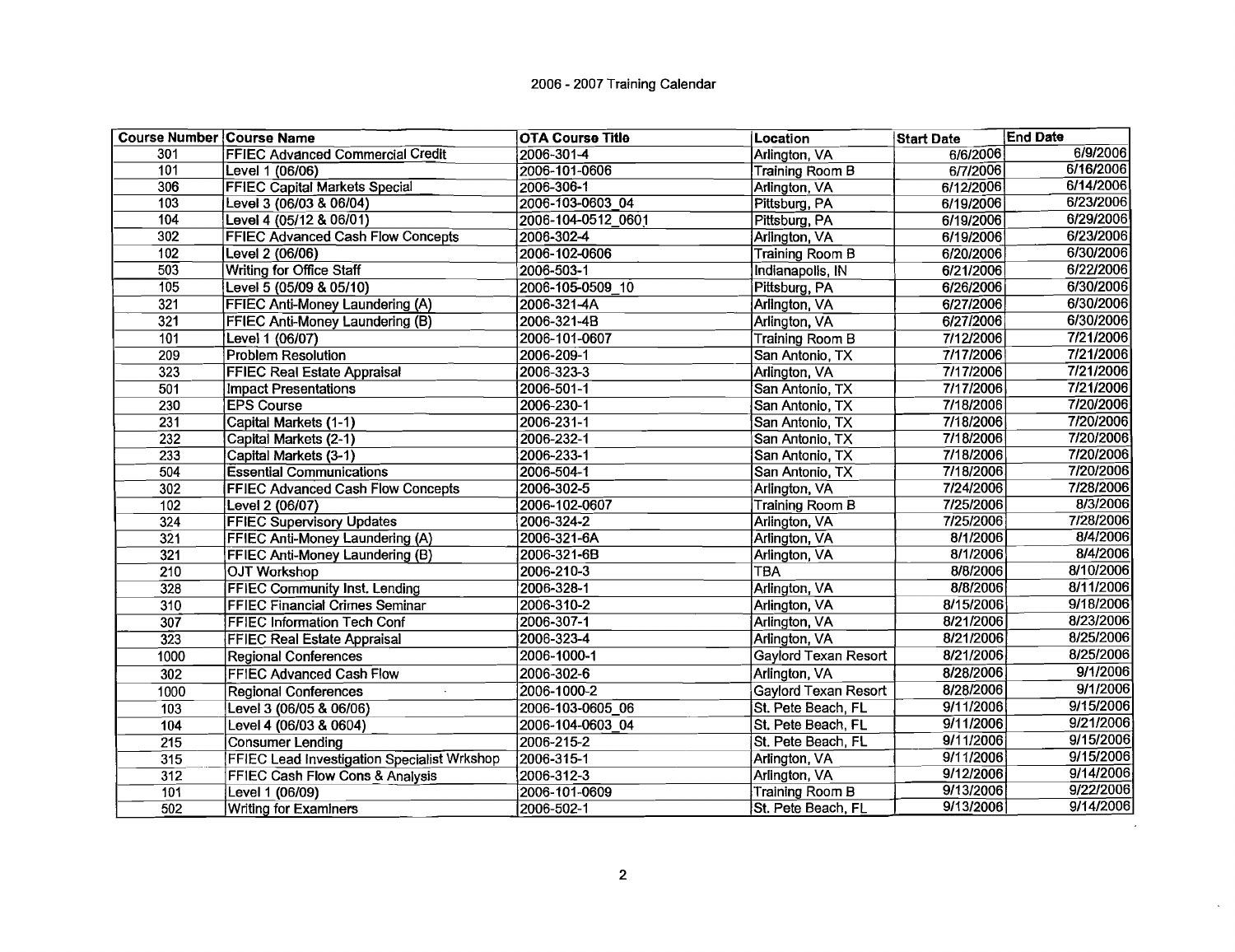# 2006 - 2007 Training Calendar

 $\sim$ 

|                  | <b>Course Number Course Name</b>               | <b>OTA Course Title</b>       | Location               | <b>Start Date</b> | <b>End Date</b> |
|------------------|------------------------------------------------|-------------------------------|------------------------|-------------------|-----------------|
| 105              | Level 5 (05/12 & 06/01)                        | 2006-105-0512 0601            | St. Pete Beach, FL     | 9/18/2006         | 9/22/2006       |
| 215              | Consumer Lending                               | 2006-215-1                    | St. Pete Beach, FL     | 9/18/2006         | 9/22/2006       |
| 323              | <b>FFIEC Real Estate Appraisal</b>             | 2006-323-5                    | Arlington, VA          | 9/18/2006         | 9/22/2006       |
| 301              | <b>FFIEC Advanced Commercial</b>               | 2006-301-5                    | Arlington, VA          | 9/19/2006         | 9/22/2006       |
| 102              | Level 2 (06/09)                                | 2006-102-0609                 | <b>Training Room B</b> | 9/26/2006         | 10/6/2006       |
| $\overline{225}$ | <b>IS&amp;T I</b>                              | 2006-225-1                    | On-Line                | 10/2/2006         | 10/6/2006       |
| $\overline{302}$ | <b>FFIEC Advanced Cash Flow Concepts</b>       | 2006-302-7                    | Arlington, VA          | 10/16/2006        | 10/20/2006      |
| $\overline{310}$ | <b>FFIEC Financial Crimes Seminar</b>          | $2006 - 310 - 3$              | Arlington, VA          | 10/17/2006        | 10/20/2006      |
| 101              | Level 1 (06/10)                                | 2006-101-0610                 | Training Room B        | 10/18/2006        | 10/27/2006      |
| $\overline{210}$ | <b>OJT Workshop</b>                            | 2006-210-4                    | TBA                    | 10/24/2006        | 10/25/2006      |
| 301              | FFIEC Advanced Commercial                      | 2006-301-6                    | Arlington, VA          | 10/24/2006        | 10/27/2006      |
| $\overline{324}$ | <b>FFIEC Supervisory Updates</b>               | 2006-324-3                    | Arlington, VA          | 10/24/2006        | 10/27/2006      |
| 506              | <b>Writing Clear Policies &amp; Procedures</b> | 2006-506-1                    | <b>Training Room D</b> | 10/24/2006        | 10/26/2006      |
| 102              | Level 2 (06/10)                                | 2006-102-0610                 | Training Room B        | 10/30/2006        | 11/9/2006       |
| 204              | Introduction to Mort. Lending                  | 2006-204-1                    | Broomfield, CO         | 10/31/2006        | 11/3/2006       |
| $\overline{231}$ | <b>Capital Markets 1</b>                       | $2006 - 231 - 2$<br>$\bullet$ | Broomfield, CO         | 10/31/2006        | 11/2/2006       |
| 232              | Capital Markets (2-2)                          | 2006-232-2                    | Broomfield, CO         | 10/31/2006        | 11/2/2006       |
| $\overline{234}$ | Capital Markets (4-1)                          | 2006-234-1                    | <b>Broomfield, CO</b>  | 10/31/2006        | 11/2/2006       |
| 308              | <b>FFIEC Capital Markets Conference</b>        | 2006-308-2                    | Arlington, VA          | 10/31/2006        | 11/3/2006       |
| 301              | FFIEC Advanced Commercial                      | 2006-301-7                    | Arlington, VA          | 11/14/2006        | 11/17/2006      |
| 103              | Level 3 (06/07 & 06/09)                        | 2006-103-0607 09              | Phoenix, AZ            | 11/27/2006        | 12/1/2006       |
| 104              | Level 4 (06/05 & 06/06)                        | 2006-104-0605 06              | Phoenix, AZ            | 11/27/2006        | 12/7/2006       |
| $\overline{321}$ | FFIEC Anti-Money Laundering (A)                | 2006-321-7A                   | Arlington, VA          | 11/28/2006        | 12/1/2006       |
| $\overline{321}$ | FFIEC Anti-Money Laundering (B)                | 2006-321-7B                   | Arlington, VA          | 11/28/2006        | 12/1/2006       |
| $\overline{101}$ | Level 1 (06/11)                                | 2006-101-0611                 | Training Room B        | 11/29/2006        | 12/8/2006       |
| 105              | Level 5 (06/03 & 06/04)                        | 2006-105-0603 04              | Phoenix, AZ            | 12/4/2006         | 12/8/2006       |
| 309              | <b>FFIEC Payment Systems Risk</b>              | 2006-309-2                    | Arlington, VA          | 12/5/2006         | 12/8/2006       |
| $\overline{102}$ | Level 2 (06/11)                                | 2006-102-0611                 | <b>Training Room B</b> | 12/11/2006        | 12/21/2006      |
| $\overline{205}$ | <b>Advanced Mort. Lending</b>                  | 2006-205-1                    | Denver, CO             | 12/12/2006        | 12/15/2006      |
| $\overline{206}$ | <b>Consumer Compliance (206-1)</b>             | 2006-206-1                    | Denver, CO             | 12/12/2006        | 12/14/2006      |
| 207              | <b>Fraud Prevention</b>                        | 2006-207-1                    | Denver, CO             | 12/12/2006        | 12/14/2006      |
| 220              | Exam issues Forum (220-1)                      | 2006-220-1                    | Denver, CO             | 12/12/2006        | 12/14/2006      |
| 204              | Introduction to Mort. Lending                  | 2007-204-1                    | Off Site-TBA           | 3/12/2007         | 3/15/2007       |
| $\overline{501}$ | <b>Impact Presentations</b>                    | 2007-501-2                    | Off Site-TBA           | 3/12/2007         | 3/16/2007       |
| 504              | <b>Essential Communications</b>                | 2007-504-2                    | Off Site-TBA           | 3/12/2007         | 3/16/2007       |
| 231              | Capital Markets 1                              | 2007-231-1                    | Off Site-TBA           | 3/13/2007         | 3/15/2007       |
| $\overline{233}$ | Capital Markets (3-3)                          | 2007-233-3                    | Off Site-TBA           | 3/13/2007         | 3/15/2007       |
| 226              | <b>IS&amp;T II</b>                             | 2007-226-1                    | On-Line                | 3/19/2007         | 3/23/2007       |
| $\overline{320}$ | Interagency Accounting Conference              | 2007-320-1                    | Orlando, FL            | 3/20/2007         | 3/22/2007       |
| 206              | Consumer Compliance (206-2)                    | 2007-206-2                    | <b>Off Site-TBA</b>    | 4/24/2007         | 4/26/2007       |

 $\bar{\nu}$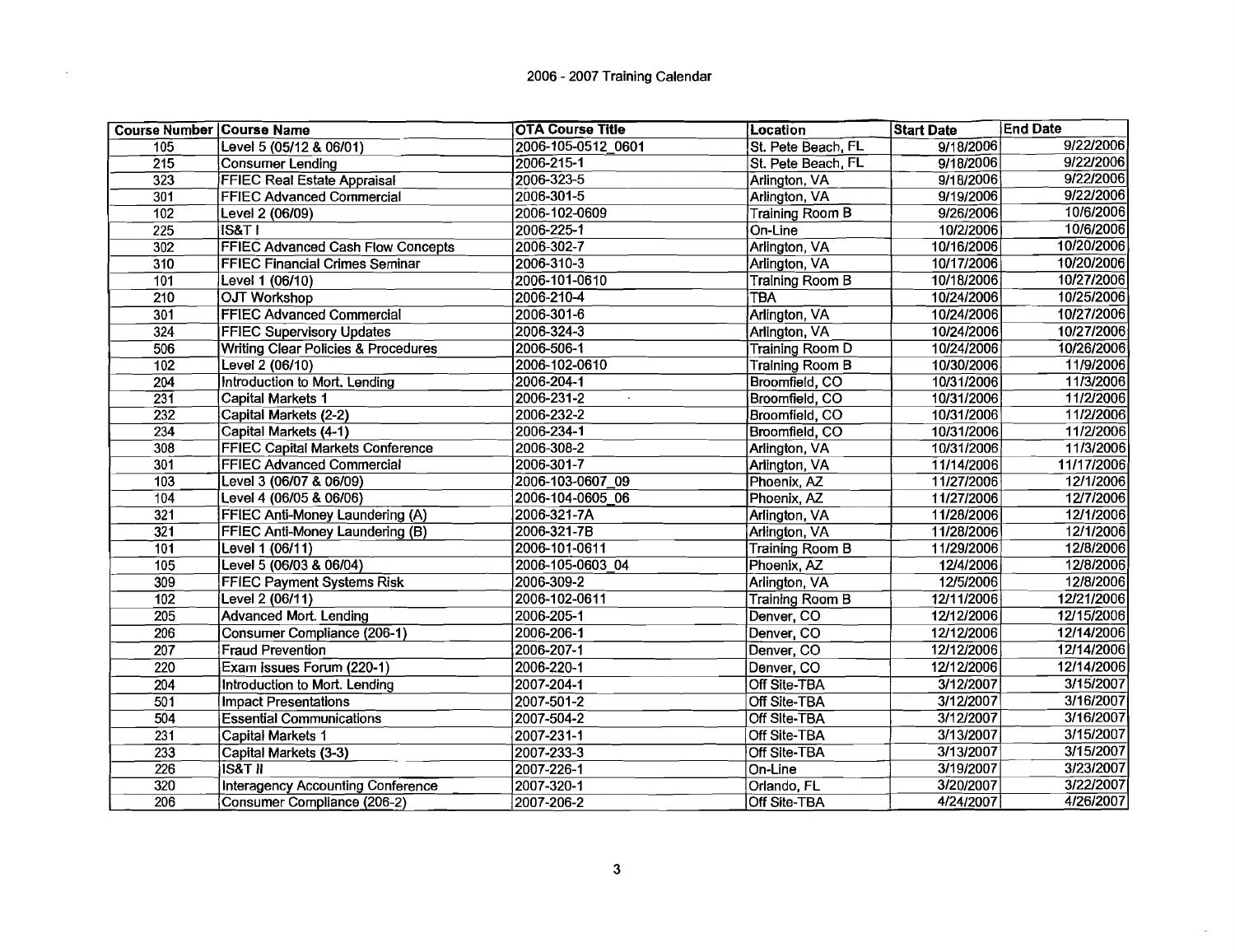# 2006 - 2007 Training Calendar

| Course Number   Course Name |                                       | <b>OTA Course Title</b> | /Location           | <b>Start Date</b> | <b>IEnd Date</b> |
|-----------------------------|---------------------------------------|-------------------------|---------------------|-------------------|------------------|
| 217                         | Member Bus Lendina                    | $12007 - 217 - 1$       | <b>Off Site-TBA</b> | 4/24/2007         | 4/27/2007        |
| 220                         | Exam Issues Forum (220-2)             | 2007-220-2              | <b>Off Site-TBA</b> | 4/24/2007         | 4/26/2007        |
| 902                         | Management Development Program (NCUA) | 2006-902-1              | <b>Off Site-TBA</b> | 'TBA              |                  |
| 903                         | Executive Leadership Program (USDA))  | 12006-903-1             | <b>Off Site-TBA</b> | TBA               |                  |
| 904                         | New Leadership Program (USDA)         | 12006-904-1             | <b>Off Site-TBA</b> | TBA               |                  |
| 905                         | Aspiring Leadership Program (USDA)    | 2006-905-1              | <b>Off Site-TBA</b> | <b>TBA</b>        |                  |

 $\mathcal{L}(\mathcal{A})$  and  $\mathcal{L}(\mathcal{A})$  . The set of  $\mathcal{L}(\mathcal{A})$ 

 $\sim$ 

 $\omega$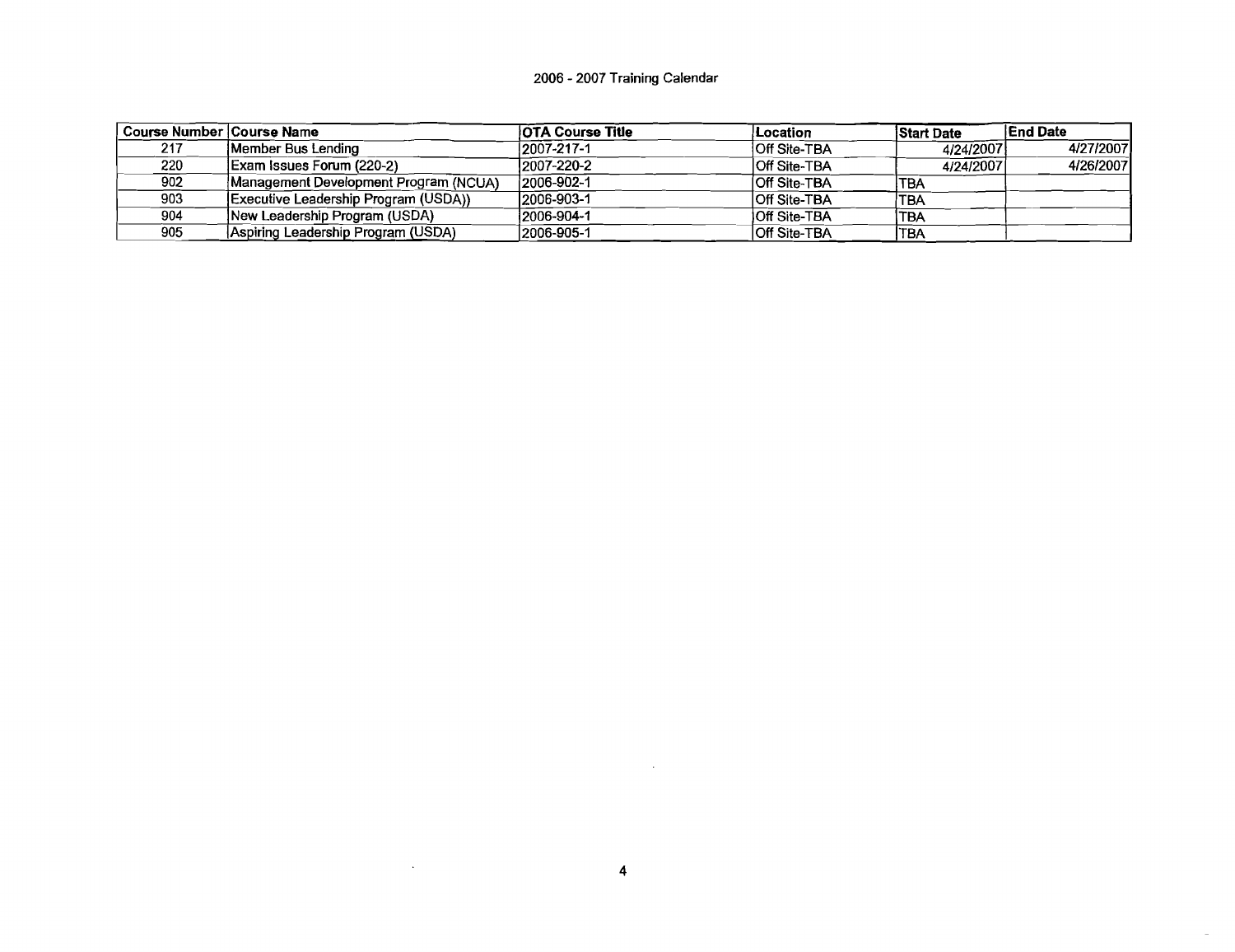$\sim 10^{-1}$ 

| <b>Course Number Course Name</b> |                                            | <b>OTA Course Title   Location</b> |                        | Start Date End Date    |           | <b>COMMENTS</b> |
|----------------------------------|--------------------------------------------|------------------------------------|------------------------|------------------------|-----------|-----------------|
| 101                              | Level 1                                    | 2007-101-0705 1                    | Training Room A        | 5/16/2007              | 5/18/2007 |                 |
| 101                              | Level 1                                    | 2007-101-0705                      | With OJT               | 5/21/2007              | 5/25/2007 |                 |
| 321                              | <b>FFIEC Anti-Money Laundering (A)</b>     | 2007-321-4A                        | Arlington, VA          | 5/22/2007              | 5/25/2007 |                 |
| 321                              | FFIEC Anti-Money Laundering (B)            | 2007-321-4B                        | Arlington, VA          | 5/22/2007              | 5/25/2007 |                 |
| 102                              | Level <sub>2</sub>                         | 2007-102-0705                      | Training Room A        | 6/5/2007               | 6/15/2007 |                 |
| 324                              | <b>FFIEC Supervisory Updates</b>           | 2007-324-2                         | Arlington, VA          | 6/5/2007               | 6/8/2007  |                 |
| 302                              | <b>FFIEC Advanced Cash Flow Concepts</b>   | 2007-302-4                         | Arlington, VA          | $\overline{6/11/2007}$ | 6/15/2007 |                 |
| 306                              | <b>FFIEC Capital Markets Special</b>       | 2007-306-1                         | Arlington, VA          | 6/11/2007              | 6/13/2007 |                 |
| 323                              | FFIEC Real Estate Appraisal Review School  | 2007-323-1                         | Arlington, VA          | 6/11/2007              | 6/15/2007 |                 |
| 103                              | Level 3                                    | 2007-103-0703 04   Irving, TX      |                        | 6/18/2007              | 6/22/2007 |                 |
| 104                              | Level 4                                    | 2007-104-0701 02   Irving, TX      |                        | 6/19/2007              | 6/29/2007 |                 |
| 502                              | <b>Writing for Examiners</b>               | TY0708-502-1                       | Irving, TX             | 6/19/2007              | 6/20/2007 |                 |
| 105                              | Level 5                                    | 2007-105-0610_11  Irving, TX       |                        | 6/25/2007              | 6/29/2007 |                 |
| 321                              | FFIEC Anti-Money Laundering (A)            | 2007-321-5A                        | Arlington, VA          | 6/26/2007              | 6/29/2007 |                 |
| 321                              | <b>FFIEC Anti-Money Laundering (B)</b>     | 2007-321-5B                        | Arlington, VA          | 6/26/2007              | 6/29/2007 |                 |
| 302                              | <b>FFIEC Advanced Cash Flow Concepts</b>   | 2007-302-5                         | Arlington, VA          | 7/9/2007               | 7/13/2007 |                 |
| $32\overline{3}$                 | FFIEC Real Estate Appraisal Review School  | 2007-323-2                         | Arlington, VA          | 7/9/2007               | 7/13/2007 |                 |
| 210                              | <b>OJT</b>                                 | TY0708-210-1                       | Alexandria, VA         | 7/10/2007              | 7/12/2007 |                 |
| 310                              | <b>FFIEC Financial Crimes Seminar</b>      | 2007-310-2                         | Arlington, VA          | 7/10/2007              | 7/13/2007 |                 |
| 703                              | <b>SME Conference-SCU</b>                  | TY0708-703-1                       | Pittsburgh, PA         | 7/10/2007              | 7/12/2007 |                 |
| 710                              | <b>SME Conference-EPS</b>                  | TY0708-710-1                       | Pittsburgh, PA         | 7/10/2007              | 7/12/2007 |                 |
| 101                              | Level 1                                    | 2007-101-0707 1                    | <b>Training Room A</b> | 7/11/2007              | 7/13/2007 |                 |
| 101                              | Level 1                                    | 2007-101-0707                      | With OJT               | 7/16/2007              | 7/20/2007 |                 |
| 307                              | FFIEC Information Tech Conf                | 2007-307-1                         | Arlington, VA          | 7/16/2007              | 7/18/2007 |                 |
| 215                              | <b>Consumer Lending</b>                    | TY0708-215-1                       | Orlando, FL            | 7/23/2007              | 7/27/2007 |                 |
| 102                              | Level <sub>2</sub>                         | 2007-102-0707                      | <b>Training Room A</b> | 7/24/2007              | 8/3/2007  |                 |
| 206                              | <b>Consumer Compliance</b>                 | TY0708-206-1                       | Orlando, FL            | 7/24/2007              | 7/26/2007 |                 |
| 231                              | <b>Capital Markets 1</b>                   | TY0708-231-1                       | Orlando, FL            | 7/24/2007              | 7/26/2007 |                 |
| $\overline{232}$                 | Capital Markets 2                          | TY0708-232-1                       | Orlando, FL            | 7/24/2007              | 7/26/2007 |                 |
| $\overline{233}$                 | <b>Capital Markets 3</b>                   | TY0708-233-1                       | Orlando, FL            | 7/24/2007              | 7/26/2007 |                 |
| 501                              | <b>Impact Presentations</b>                | TY0708-501-1                       | Orlando, FL            | 7/24/2007              | 7/27/2007 |                 |
| 331                              | FFIEC Real Estate Appraisal Review On-Line | 2007-331-3                         | On-Line                | 7/30/2007              | 8/31/2007 |                 |
| 101                              | Level 1                                    | 2007-101-0708 1                    | Training Room A        | 8/8/2007               | 8/10/2007 |                 |
| 101                              | Level 1                                    | 2007-101-0708                      | With OJT               | 8/13/2007              | 8/17/2007 |                 |
| 302                              | <b>FFIEC Advanced Cash Flow Concepts</b>   | 2007-302-6                         | Arlington, VA          | 8/13/2007              | 8/17/2007 |                 |
| 323                              | FFIEC Real Estate Appraisal Review School  | 2007-323-3                         | Arlington, VA          | 8/13/2007              | 8/17/2007 |                 |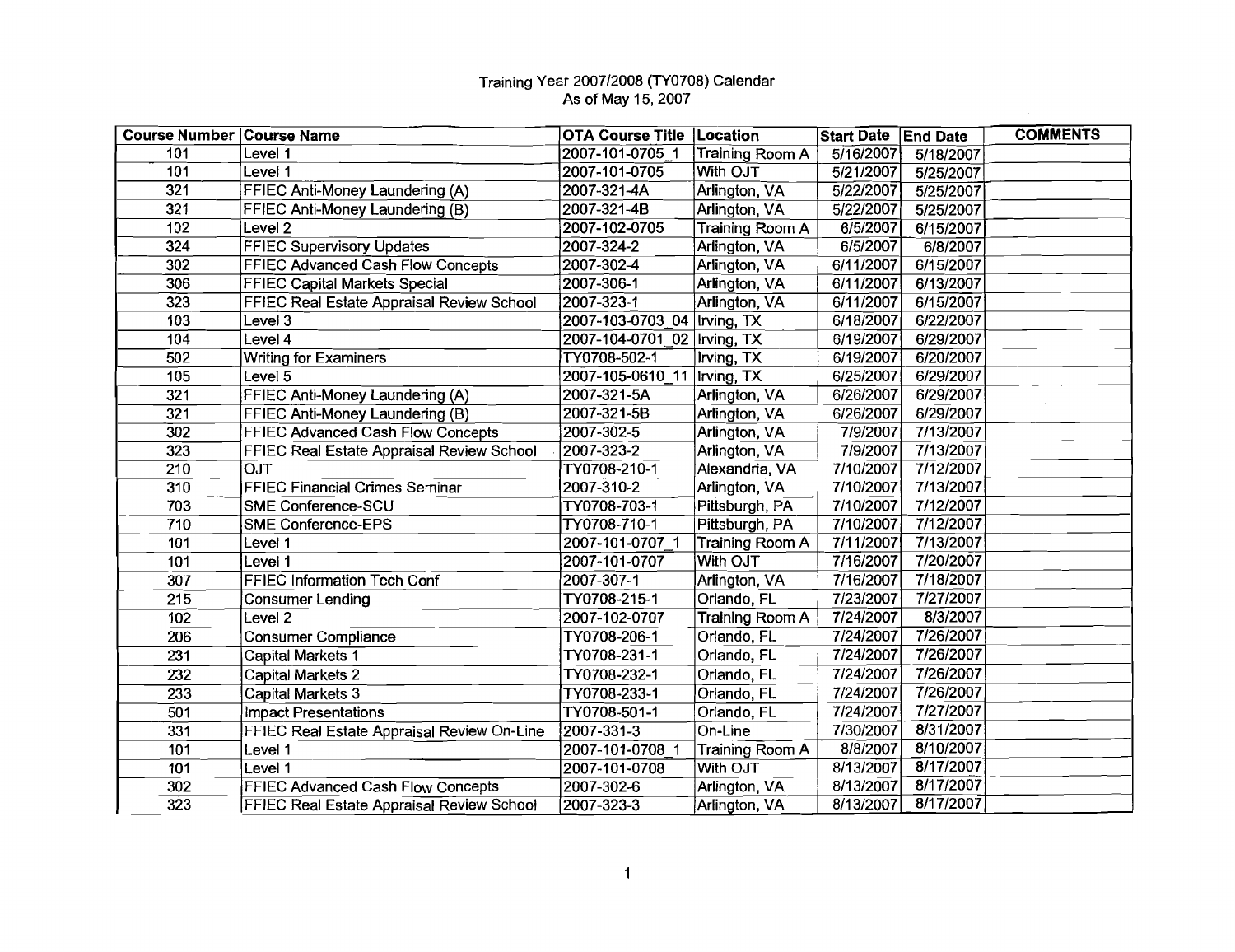| <b>Course Number Course Name</b> |                                                      | <b>OTA Course Title</b>       | Location               | Start Date   End Date |                       | <b>COMMENTS</b>  |
|----------------------------------|------------------------------------------------------|-------------------------------|------------------------|-----------------------|-----------------------|------------------|
| 707                              | Leadership Conference                                | TY0708-707-1                  | Denver, CO             | 8/14/2007             | 8/16/2007             |                  |
| 102                              | Level 2                                              | 2007-102-0708                 | <b>Training Room A</b> | 8/21/2007             | 8/31/2007             |                  |
| 321                              | FFIEC Anti-Money Laundering (A)                      | 2007-321-6A                   | Arlington, VA          | 8/21/2007             | 8/24/2007             |                  |
| 321                              | FFIEC Anti-Money Laundering (B)                      | 2007-321-6B                   | Arlington, VA          | 8/21/2007             | 8/24/2007             |                  |
| $\overline{2}04$                 | Introduction to Mortgage Lending                     | TY0708-204-1                  | Salt Lake City         | 8/28/2007             | 8/31/2007             |                  |
| 207                              | <b>Fraud Preventaion</b>                             | TY0708-207-1                  | Salt Lake City         | 8/28/2007             | 8/30/2007             |                  |
| 209                              | <b>Problem Resolution</b>                            | TY0708-209-1                  | Salt Lake City         | 8/28/2007             | 8/30/2007             |                  |
| 504                              | <b>Essential Communications</b>                      | TY0708-504-1                  |                        | 8/28/2007             | 8/30/2007             | <b>CANCELLED</b> |
| 330                              | FFIEC Fraud Identification Training (On-Line)        | 2007-330-3                    | On-Line                | 9/3/2007              | 10/5/2007             |                  |
| 103                              | Level 3                                              | 2007-103-0705 07              | Irving, TX             | 9/10/2007             | 9/14/2007             |                  |
| 225                              | S&T                                                  | TY0708-225-1                  | On-Line                | 9/10/2007             | 9/14/2007             |                  |
| 302                              | FFIEC Advanced Cash Flow Concepts                    | 2007-302-7                    | Arlington, VA          | 9/10/2007             | 9/14/2007             |                  |
| 104                              | Level 4                                              | 2007-104-0703_04   Irving, TX |                        | 9/11/2007             | 9/21/2007             |                  |
| 312                              | FFIEC Cash Flow Cons & Analysis                      | 2007-312-3                    | Arlington, VA          | 9/11/2007             | 9/13/2007             |                  |
| 503                              | Writing for Office Staff                             | TY0708-503-1                  | Irving, TX             | 9/11/2007             | 9/12/2007             |                  |
| 101                              | Level 1                                              | 2007-101-0709 1               | Training Room A        | 9/12/2007             | 9/14/2007             |                  |
| 101                              | Level 1                                              | 2007-101-0709                 | With OJT               | 9/17/2007             | 9/21/2007             |                  |
| 105                              | Level 5                                              | 2007-105-0701_02  Irving, TX  |                        | 9/17/2007             | 9/21/2007             |                  |
| 315                              | FFIEC Lead Investigation Specialist Workshop         | $2007 - 315 - 1$              | Arlington, VA          | 9/17/2007             | 9/21/2007             |                  |
| 327                              | FFIEC Information Tech Symposium                     | 2007-327-1                    | Arlington, VA          | 9/17/2007             | 9/28/2007             |                  |
| 212                              | <b>Introduction to Member Business Lending</b>       | TY0708-212-1                  | Irving, TX             | 9/18/2007             | 9/21/2007             |                  |
| 102                              | Level 2                                              | 2007-102-0709                 | Training Room A        | 9/25/2007             | 10/5/2007             |                  |
| 308                              | <b>FFIEC Capital Markets Conference</b>              | 2007-308-2                    | Arlington, VA          | 10/2/2007             | 10/5/2007             |                  |
| 700                              | <b>SME Conferences-SL</b>                            | TY0708-700-1                  | Miami, FL              | 10/2/2007             | 10/4/2007             |                  |
| 701                              | <b>SME Conference-CC</b>                             | TY0708-701-1                  | Miami, FL              | 10/2/2007             | 10/4/2007             | <b>NEW DATE</b>  |
| 704                              | <b>SME Conferences-IS&amp;T</b>                      | TY0708-704-1                  | Miami, FL              | 10/2/2007             | 10/4/2007             |                  |
| 705                              | <b>SME Conferences-RIC</b>                           | TY0708-705-1                  | Miami, FL              | 10/2/2007             | 10/4/2007             |                  |
| 330                              | <b>FFIEC Fraud Identification Training (On-Line)</b> | 2007-330-4                    | On-Line                | 10/8/2007             | 11/9/2007             |                  |
| 331                              | FFIEC Real Estate Appraisal Review On-Line           | 2007-331-4                    | On-Line                | 10/8/2007             | 11/9/2007             |                  |
| 210                              | <b>OJT</b>                                           | Ty0708-210-2                  | <b>TBD</b>             | 10/16/2007            | 10/18/2007            |                  |
| $\overline{217}$                 | <b>Advanced Member Business Lending</b>              | TY0708-217-1                  | St. Pete, FL           | 10/16/2007            | 10/19/2007            |                  |
| 301                              | <b>FFIEC Advanced Cash Flow</b>                      | 2007-301-6                    | Arlington, VA          | 10/16/2007            | 10/19/2007            |                  |
| 506                              | <b>Writing Clear Policies &amp; Procedures</b>       | TY0708-506-1                  | Alexandria, VA         | 10/16/2007            | 10/18/2007            |                  |
| 101                              | Level 1                                              | 2007-101-0710 1               | <b>Training Room A</b> | 10/17/2007            | 10/19/2007            |                  |
| 101                              | Level 1                                              | 2007-101-0710                 | With OJT               | 10/22/2007            | 10/26/2007            |                  |
| 302                              | FFIEC Advanced Cash Flow Concepts                    | 2007-302-8                    | Arlington, VA          |                       | 10/22/2007 10/26/2007 |                  |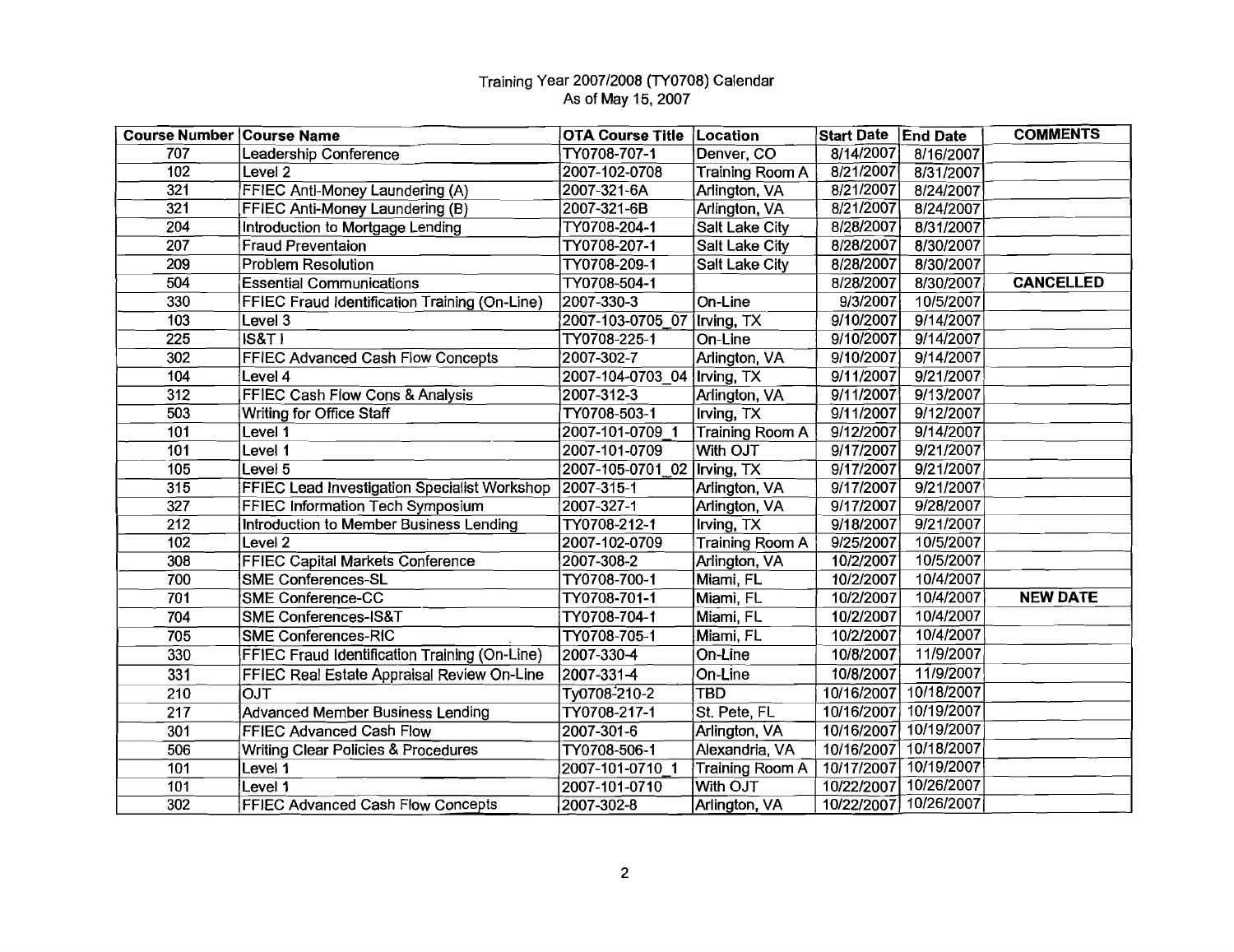$\sim$ 

 $\sim$ 

| <b>Course Number Course Name</b> |                                          | <b>OTA Course Title Location</b> |                        | <b>Start Date</b> | <b>End Date</b> | <b>COMMENTS</b>    |
|----------------------------------|------------------------------------------|----------------------------------|------------------------|-------------------|-----------------|--------------------|
| 301                              | <b>FFIEC Advanced Cash Flow</b>          | 2007-301-7                       | Arlington, VA          | 10/23/2007        | 10/26/2007      |                    |
| 324                              | <b>FFIEC Supervisory Updates</b>         | $2007 - 324 - 3$                 | Arlington, VA          | 10/23/2007        | 10/26/2007      |                    |
| 708                              | Admin Conference                         | TY0708-708-1                     | Alexandria, VA         | 10/23/2007        | 10/25/2007      |                    |
| $\overline{102}$                 | Level <sub>2</sub>                       | 2007-102-0710                    | <b>Training Room A</b> | 10/30/2007        | 11/9/2007       |                    |
| 230                              | <b>Electronic Payment Systems Course</b> | TY0708-230-1                     | Indianapolis, IN       | 10/30/2007        | 11/1/2007       |                    |
| 232                              | <b>Capital Markets 2</b>                 | TY0708-232-2                     | Indianapolis, IN       | 10/30/2007        | 11/1/2007       |                    |
| 233                              | Capital Markets 3                        | TY0708-233-2                     | Indianapolis, IN       | 10/30/2007        | 11/1/2007       |                    |
| 234                              | Capital Markets 4                        | TY0708-234-1                     | Indianapolis, IN       | 10/30/2007        | 11/1/2007       |                    |
| 310                              | <b>FFIEC Financial Crimes Seminar</b>    | 2007-310-3                       | Arlington, VA          | 10/30/2007        | 11/2/2007       |                    |
| 105                              | Level <sub>5</sub>                       | 2007-105-0703 04                 | Irving, TX             | 11/26/2007        | 11/30/2007      |                    |
| 215                              | <b>Consumer Lending</b>                  | TY0708-215-2                     | Alexandria, VA         | 11/26/2007        | 11/30/2007      |                    |
| 104                              | Level 4                                  | 2007-104-0705 07                 | Irving, TX             | 11/27/2007        | 12/7/2007       |                    |
| 321                              | FFIEC Anti-Money Laundering (A)          | 2007-321-7A                      | Arlington, VA          | 11/27/2007        | 11/30/2007      |                    |
| 321                              | FFIEC Anti-Money Laundering (B)          | 2007-321-7B                      | Arlington, VA          | 11/27/2007        | 11/30/2007      |                    |
| $\overline{502}$                 | <b>Writing for Examiners</b>             | TY0708-502-2                     | Irving, TX             | 11/27/2007        | 11/28/2007      |                    |
| 101                              | Level 1                                  | 2007-101-0711_1                  | Training Room A        | 11/28/2007        | 11/30/2007      |                    |
| 101                              | Level 1                                  | 2007-101-0711                    | With OJT               | 12/3/2007         | 12/7/2007       |                    |
| 103                              | Level $3$                                | 2007-103-0708 09                 | Irving, TX             | 12/3/2007         | 12/7/2007       |                    |
| 220                              | <b>Exam Issues Forum</b>                 | TY0708-220-1                     | TBD                    | 12/4/2007         | 12/6/2007       |                    |
| 301                              | <b>FFIEC Advanced Cash Flow</b>          | 2007-301-8                       | Arlington, VA          | 12/4/2007         | 12/7/2007       |                    |
| 309                              | FFIEC Payment Systems Risk Conference    | 2007-309-2                       | Arlington, VA          | 12/4/2007         | 12/7/2007       |                    |
| 501                              | <b>Impact Presentations</b>              | TY0708-501-2                     | TBD                    | 12/4/2007         | 12/7/2007       |                    |
| 709                              | <b>PCO/Analyst Conference</b>            | TY0708-709-1                     | <b>TBD</b>             | 12/4/2007         | 12/6/2007       |                    |
| 102                              | Level $2$                                | 2007-102-0711                    | Training Room A        | 12/11/2007        | 12/20/2007      |                    |
| 212                              | Introduction to Member Business Lending  | TY0708-212-2                     | <b>TBD</b>             | 1/15/2008         | 1/18/2008       | <b>NEW SESSION</b> |
| 225                              | <b>IS&amp;T1</b>                         | TY0708-225-2                     | On-Line                | 1/28/2008         | 2/1/2008        |                    |
| 204                              | Introduction to Mortgage Lending         | TY0708-204-2                     | <b>TBD</b>             | 2/5/2008          | 2/8/2008        |                    |
| 207                              | Fraud Prevention                         | TY0708-207-2                     | <b>TBD</b>             | 2/5/2008          | 2/7/2008        |                    |
| 231                              | Capital Markets 1                        | TY0708-231-2                     | <b>TBD</b>             | 2/5/2008          | 2/7/2008        | <b>NEW SESSION</b> |
| 232                              | <b>Capital Markets 2</b>                 | TY0708-232-3                     | <b>TBD</b>             | 2/5/2008          | 2/7/2008        | <b>NEW SESSION</b> |
| 226                              | <b>IS&amp;T II</b>                       | TY0708-226-1                     | On-Line                | 3/3/2008          | 3/7/2008        | <b>NEW DATE</b>    |
| 502                              | <b>Writing for Examiners</b>             | TY0708-502-3                     |                        | 3/4/2008          | 3/5/2008        | <b>CANCELLED</b>   |
| 212                              | Introduction to Member Business Lending  | TY0708-212-3                     | <b>TBD</b>             | 3/11/2008         | 3/14/2008       |                    |
| 220                              | Exam Issues Forum                        | TY0708-220-2                     | <b>TBD</b>             | 3/11/2008         | 3/13/2008       |                    |
| 501                              | <b>Impact Presentations</b>              | TY0708-501-3                     | <b>TBD</b>             | 3/11/2008         | 3/14/2008       |                    |
| 206                              | <b>Consumer Compliance</b>               | TY0708-206-2                     | <b>TBD</b>             | 4/1/2008          | 4/3/2008        |                    |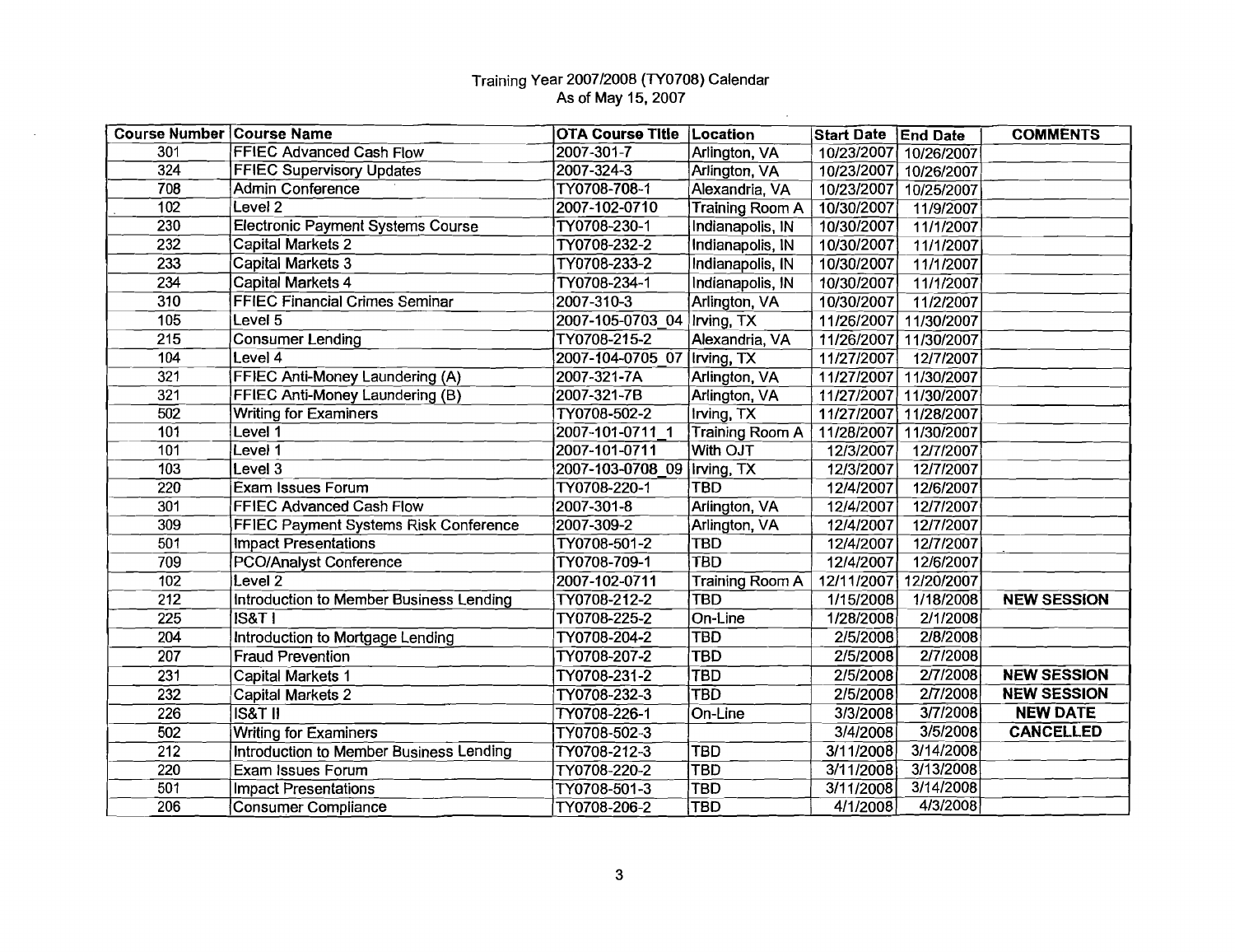$\mathbf{u}$ 

| Course Number Course Name |                                  | <b>OTA Course Title</b> | <b>Location</b> | <b>Start Date</b> | <b>End Date</b> | <b>COMMENTS</b>    |
|---------------------------|----------------------------------|-------------------------|-----------------|-------------------|-----------------|--------------------|
| 209                       | <b>Problem Resolution</b>        | TY0708-209-2            | ITBD            | 4/1/2008          | 4/3/2008        |                    |
| 217                       | Advanced Member Business Lending | TY0708-217-2            | <b>TBD</b>      | 4/1/2008          | 4/4/2008        |                    |
| 231                       | Capital Markets 1                | TY0708-231-3            | <b>TBD</b>      | 4/1/2008          | 4/3/2008        | <b>NEW SESSION</b> |
| 232                       | Capital Markets 2                | TY0708-232-4            | <b>TBD</b>      | 4/1/2008          | 4/3/2008        |                    |
| 233                       | Captial Markets 3                | TY0708-233-3            | <b>ITBD</b>     | 4/1/2008          | 4/3/2008        |                    |
| 504                       | <b>Essential Communications</b>  | TY0708-504-2            | <b>TBD</b>      | 4/1/2008          | 4/3/2008        |                    |
| 204                       | Introduction to Mortgage Lending | TY0708-204-3            | TBD             | 4/29/2008         | 5/2/2008        | <b>NEW SESSION</b> |
| 217                       | Advanced Member Business Lending | TY0708-217-3            | TBD             | 5/13/2008         | 5/16/2008       | <b>NEW SESSION</b> |

 $\sim 10^7$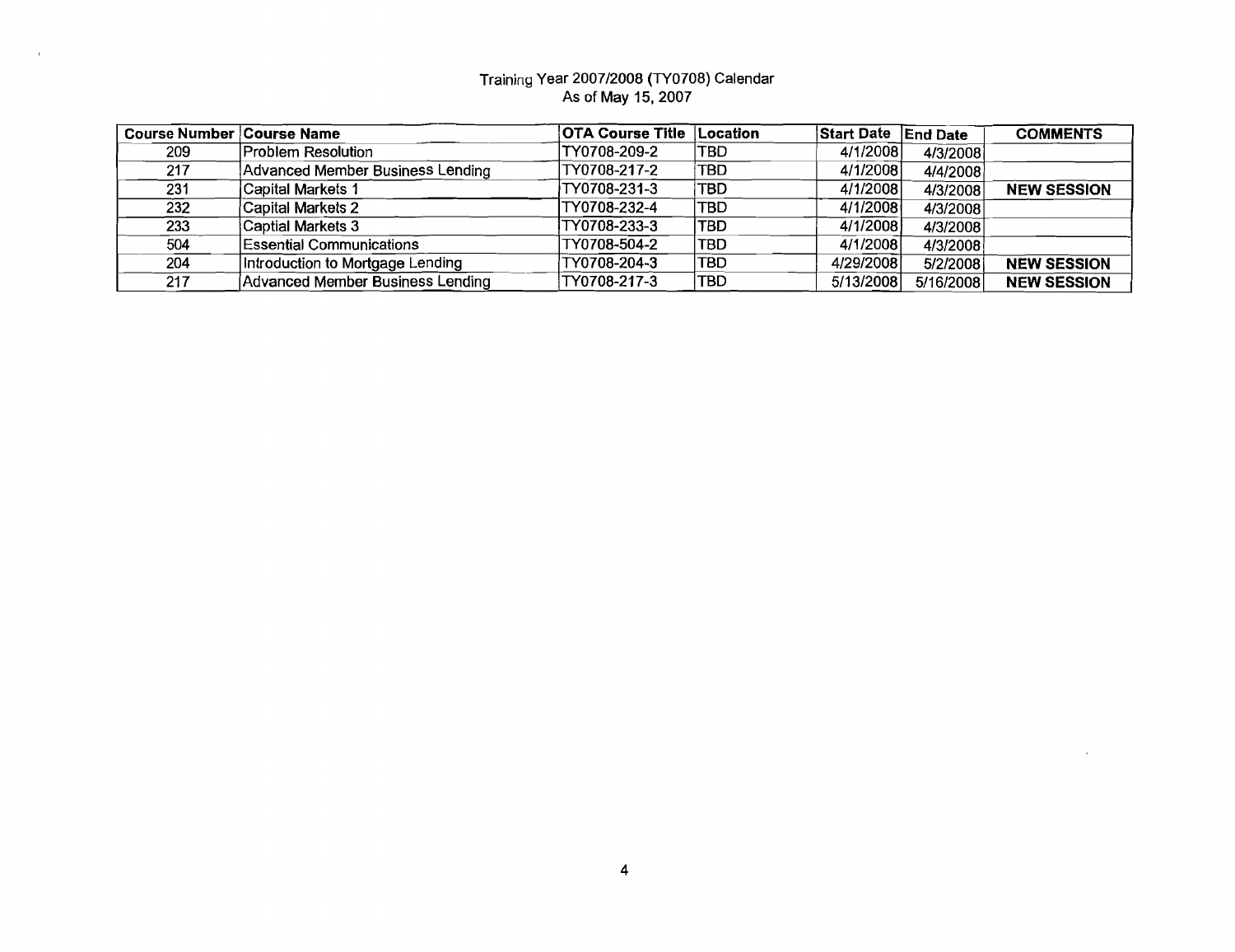| <b>Course Number</b> | <b>Course Name</b>                             | <b>OTA Course Title</b>           | <b>Location</b>       | <b>Start Date</b> | <b>End Date</b> | <b>Comments</b>    |
|----------------------|------------------------------------------------|-----------------------------------|-----------------------|-------------------|-----------------|--------------------|
|                      |                                                |                                   |                       |                   |                 |                    |
| <b>JANUARY</b>       |                                                |                                   |                       |                   |                 |                    |
| 101                  | Level 1                                        | 2008-101-0801_wee Training Room A |                       | 1/9/2008          | 1/11/2008       |                    |
|                      |                                                |                                   |                       |                   |                 |                    |
| 101                  | Level 1                                        | 2008-101-0801                     | With OJT              | 1/14/2008         | 1/18/2008       |                    |
| $\overline{212}$     | <b>Introduction to Member Business Lending</b> | TY0708-212-2                      | <b>St. Louis</b>      | 1/15/2008         | 1/18/2008       | <b>NEW SESSION</b> |
| 210                  | <b>OJT Workshop</b>                            | TY0708-210-3                      | <b>Central Office</b> | 1/15/2008         | 1/17/2008       |                    |
| 225                  | IS&T                                           | TY0708-225-2                      | On-Line               | 1/28/2008         | 2/1/2008        |                    |
| 102                  | Level $2$                                      | 2008-102-0801                     | <b>Central Office</b> | 1/29/2008         | 2/8/2008        |                    |
|                      |                                                |                                   |                       |                   |                 |                    |
|                      |                                                |                                   |                       |                   |                 |                    |
| <b>FEBRUARY</b>      |                                                |                                   |                       |                   |                 |                    |
| $\overline{104}$     | Level 4                                        | 2008-104-0708 09 Central Office   |                       | 2/5/2008          | 2/15/2008       |                    |
|                      |                                                |                                   |                       |                   |                 |                    |
| $\overline{204}$     | <b>Introduction to Mortgage Lending</b>        | TY0708-204-2                      | <b>St. Louis</b>      | 2/5/2008          | 2/8/2008        |                    |
| $\overline{207}$     | <b>Fraud Prevention</b>                        | TY0708-207-2                      | St. Louis             | 2/5/2008          | 2/7/2008        |                    |
| 231                  | <b>Capital Markets 1</b>                       | TY0708-231-2                      | <b>St. Louis</b>      | 2/5/2008          | 2/7/2008        | <b>NEW SESSION</b> |
| 232                  | <b>Capital Markets 2</b>                       | TY0708-232-3                      | <b>St. Louis</b>      | 2/5/2008          | 2/7/2008        | <b>NEW SESSION</b> |
| 101                  | Level 1                                        | 2008-101-0802 wee Training Room A |                       | 2/6/2008          | 2/8/2008        |                    |
|                      |                                                |                                   |                       |                   |                 |                    |
| 101                  | Level 1                                        | 2008-101-0802                     | With OJT              | 2/11/2008         | 2/15/2008       |                    |
|                      |                                                |                                   |                       |                   |                 |                    |
| 105                  | Level 5                                        | 2008-105-0705 07                  | Central Office        | 2/25/2008         | 2/29/2008       |                    |
| 102                  | Level 2 CANCELLED                              | 2008-102-0802                     | <b>Central Office</b> | 2/26/2008         | 3/7/2008        |                    |
|                      |                                                |                                   |                       |                   |                 |                    |
|                      |                                                |                                   |                       |                   |                 |                    |
| <b>MARCH</b>         |                                                |                                   |                       |                   |                 |                    |
| 226                  | <b>IS&amp;T II</b>                             | TY0708-226-1                      | On-Line               | 3/3/2008          | 3/7/2008        | <b>NEW DATE</b>    |
| 502                  | <b>Writing for Examiners</b>                   | TY0708-502-3                      |                       | 3/4/2008          | 3/5/2008        | CANCELLED          |
| 420                  | Pre-retirement Seminar: Mid-career             |                                   | Central Office        | 3/5/2008          | 3/6/2008        |                    |
| $\overline{103}$     | Level 3                                        | 2008-103-0710 11                  | Central Office        | 3/10/2008         | 3/14/2008       |                    |
| $\overline{212}$     | <b>Introduction to Member Business Lending</b> | TY0708-212-3                      | <b>TBD</b>            | 3/11/2008         | 3/14/2008       |                    |
| 220                  | <b>Exam Issues Forum</b>                       | TY0708-220-2                      | <b>TBD</b>            | 3/11/2008         | 3/13/2008       |                    |
| 501                  | <b>Impact Presentations</b>                    | TY0708-501-3                      | <b>TBD</b>            | 3/11/2008         | 3/13/2008       |                    |
| 320                  | <b>Interagency Accounting Conference</b>       |                                   |                       | 3/18/2008         | 3/20/2008       |                    |
| 101                  | Level 1                                        | 2008-101-0803 wee Training Room A |                       | 3/19/2008         | 3/21/2008       |                    |
|                      |                                                |                                   |                       |                   |                 |                    |
| 101                  | Level 1                                        | 2008-101-0803                     | <b>With OJT</b>       | 3/24/2008         | 3/28/2008       |                    |

 $\mathcal{L}^{\mathcal{L}}$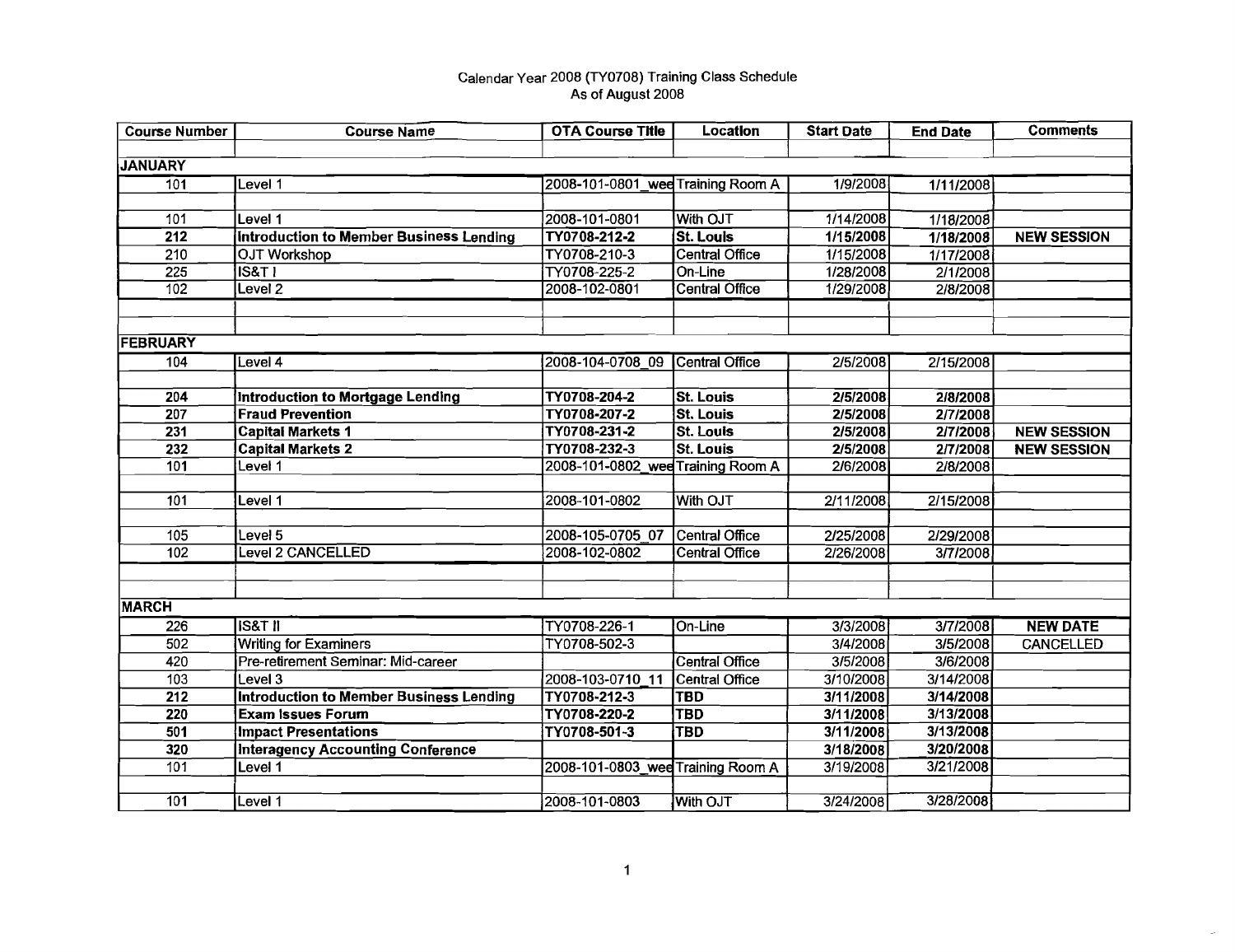$\bar{z}$ 

 $\sim 3\%$ 

| <b>Course Number</b> | <b>Course Name</b>                      | <b>OTA Course Title</b>           | Location              | <b>Start Date</b> | <b>End Date</b> | <b>Comments</b>    |
|----------------------|-----------------------------------------|-----------------------------------|-----------------------|-------------------|-----------------|--------------------|
|                      |                                         |                                   |                       |                   |                 |                    |
|                      |                                         |                                   |                       |                   |                 |                    |
| <b>APRIL</b>         |                                         |                                   |                       |                   |                 |                    |
| $\overline{102}$     | Level <sub>2</sub>                      | 2008-102-0803                     | Central Office        | 4/1/2008          | 4/11/2008       |                    |
|                      |                                         |                                   |                       |                   |                 |                    |
| 206                  | <b>Consumer Compliance</b>              | TY0708-206-2                      | <b>TBD</b>            | 4/1/2008          | 4/3/2008        |                    |
| 209                  | <b>Problem Resolution</b>               | TY0708-209-2                      | <b>TBD</b>            | 4/1/2008          | 4/3/2008        |                    |
| 217                  | <b>Advanced Member Business Lending</b> | TY0708-217-2                      | <b>TBD</b>            | 4/1/2008          | 4/4/2008        |                    |
| 231                  | <b>Capital Markets 1</b>                | TY0708-231-3                      | <b>TBD</b>            | 4/1/2008          | 4/3/2008        | <b>NEW SESSION</b> |
| 232                  | <b>Capital Markets 2</b>                | TY0708-232-4                      | <b>TBD</b>            | 4/1/2008          | 4/3/2008        |                    |
| 233                  | <b>Captial Markets 3</b>                | TY0708-233-3                      | <b>TBD</b>            | 4/1/2008          | 4/3/2008        |                    |
| 504                  | <b>Essential Communications</b>         | TY0708-504-2                      | <b>TBD</b>            | 4/1/2008          | 4/3/2008        |                    |
|                      |                                         |                                   |                       |                   |                 |                    |
|                      | <b>NASCUS/NCUA</b>                      |                                   | Tampa, FL             | 4/13/2007         | 4/15/2007       |                    |
|                      |                                         |                                   |                       |                   |                 |                    |
| 105                  | evel <sub>5</sub>                       | 2008-105-0708 09 Central Office   |                       | 4/14/2008         | 4/18/2008       |                    |
| 101                  | evel <sub>1</sub>                       | 2008-101-0804_wee Training Room A |                       | 4/16/2008         | 4/18/2008       |                    |
|                      |                                         |                                   |                       |                   |                 |                    |
| $\overline{101}$     | Level 1                                 | 2008-101-0804                     | With OJT              | 4/21/2008         | 4/25/2008       |                    |
|                      |                                         |                                   |                       |                   |                 |                    |
| 103                  | Level $3$                               | 2008-103-0801_02                  | Central Office        | 4/28/2008         | 5/2/2008        |                    |
| 102                  | Level 2                                 | 2008-102-0804                     | <b>Central Office</b> | 4/29/2008         | 5/9/2008        |                    |
| $\overline{204}$     | <b>Introduction to Mortgage Lending</b> | TY0708-204-3                      | <b>TBD</b>            | 4/29/2008         | 5/2/2008        | <b>NEW SESSION</b> |
|                      |                                         |                                   |                       |                   |                 |                    |
|                      |                                         |                                   |                       |                   |                 |                    |
| MAY                  |                                         |                                   |                       |                   |                 |                    |
| 104                  | Level 4                                 | 2008-104-0710_11                  | Central Office        | 5/13/2008         | 5/23/2008       |                    |
| 217                  | <b>Advanced Member Business Lending</b> | TY0708-217-3                      | TBD                   | 5/13/2008         | 5/16/2008       | <b>NEW SESSION</b> |
| 101                  | Level 1                                 | 2008-101-0805 wee Training Room A |                       | 5/14/2008         | 5/16/2008       |                    |
|                      |                                         |                                   |                       |                   |                 |                    |
| 101                  | Level 1                                 | 2008-101-0805                     | With OJT              | 5/19/2008         | 5/23/2008       |                    |
|                      |                                         |                                   |                       |                   |                 |                    |
|                      |                                         |                                   |                       |                   |                 |                    |
|                      |                                         |                                   |                       |                   |                 |                    |
|                      |                                         |                                   |                       |                   |                 |                    |
|                      |                                         |                                   |                       |                   |                 |                    |
|                      |                                         |                                   |                       |                   |                 |                    |
|                      |                                         |                                   |                       |                   |                 |                    |

2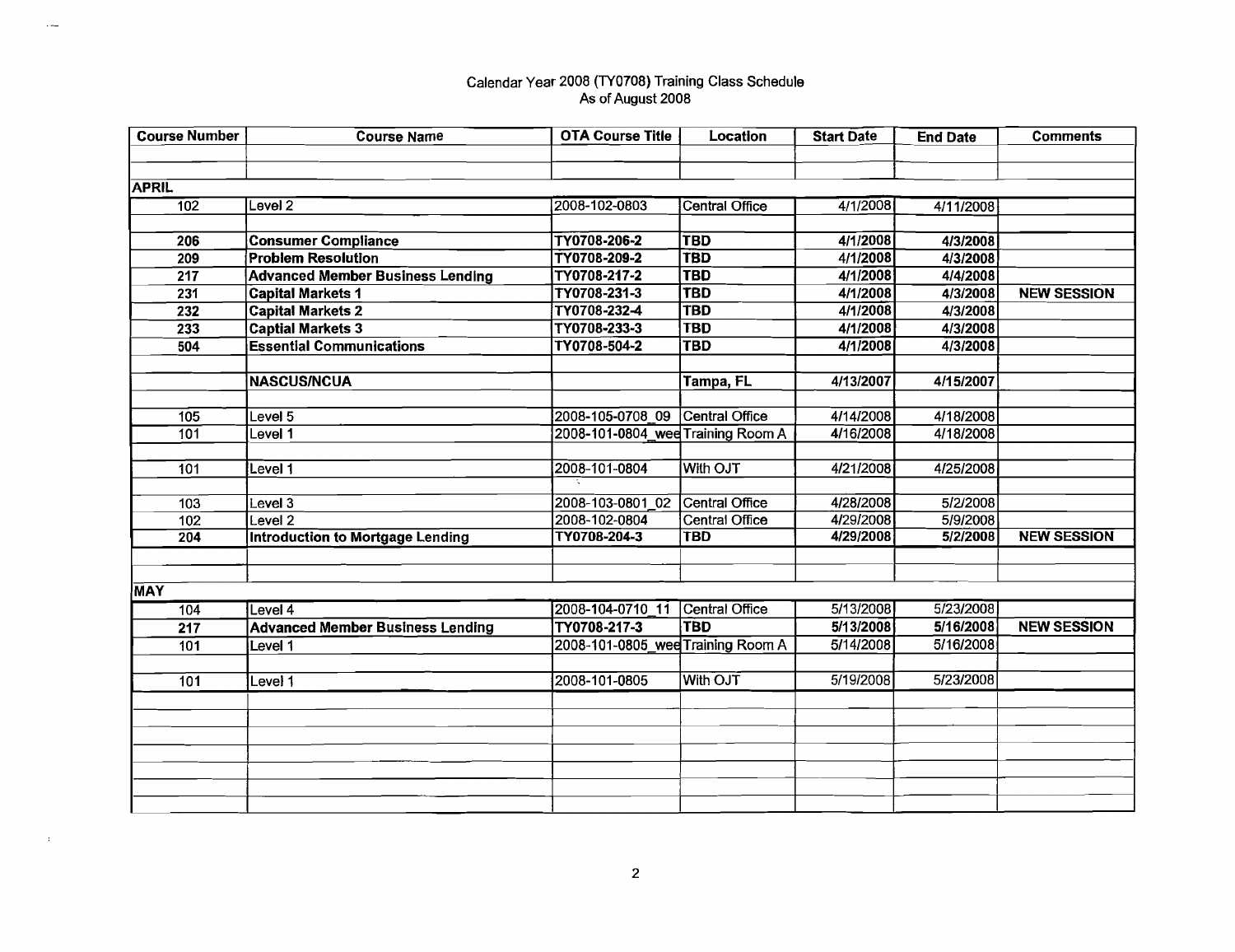$\sim$ 

 $\ddot{\phantom{a}}$ 

| <b>Course Number</b> | <b>Course Name</b>                          | <b>OTA Course Title</b>           | <b>Location</b>       | <b>Start Date</b> | <b>End Date</b> | <b>Comments</b>   |
|----------------------|---------------------------------------------|-----------------------------------|-----------------------|-------------------|-----------------|-------------------|
| <b>JUNE</b>          |                                             |                                   |                       |                   |                 |                   |
| 102                  | Level <sub>2</sub>                          | 2008-102-0805                     | Central Office        | 6/3/2008          | 6/13/2008       |                   |
|                      |                                             |                                   |                       |                   |                 |                   |
| 701                  | <b>CC SME Conference</b>                    |                                   | <b>TBD</b>            | 6/10/2008         | 6/12/2008       | <b>Cancelled</b>  |
| $\overline{704}$     | <b>IST SME Conference</b>                   |                                   | <b>TBD</b>            | 6/10/2008         | 6/12/2008       | <b>Cancelled</b>  |
| 215                  | <b>Consumer Lending</b>                     | TY0708-215-3                      | Jacksonville, FL      | 6/10/2008         | 6/13/2008       |                   |
| 231                  | <b>Captial Markets 1</b>                    | TY0708-231-4                      | Jacksonville, FL      | 6/10/2008         | 6/12/2008       |                   |
| 232                  | <b>Captial Markets 2</b>                    | TY0708-232-5                      | Jacksonville, FL      | 6/10/2008         | 6/12/2008       |                   |
| 233                  | <b>Captial Markets 3</b>                    | TY0708-233-4                      | Jacksonville, FL      | 6/10/2008         | 6/12/2008       |                   |
| 101                  | Level 1                                     | 2008-101-0806_wee Training Room A |                       | 6/11/2008         | 6/13/2008       |                   |
|                      |                                             |                                   |                       |                   |                 |                   |
| 101                  | Level 1                                     | 2008-101-0806                     | With OJT              | 6/16/2008         | 6/20/2008       |                   |
| 950                  | <b>New Supervisory Training</b>             | 2008-950-01                       | <b>Central Office</b> | 6/23/2008         | 6/27/2008       | <b>NEW COURSE</b> |
| 102                  | Level $\overline{2}$                        | 2008-102-0806                     | <b>Central Office</b> | 6/23/2008         | 7/3/2008        |                   |
|                      |                                             |                                   |                       |                   |                 |                   |
|                      |                                             |                                   |                       |                   |                 |                   |
|                      |                                             |                                   |                       |                   |                 |                   |
| <b>JULY</b>          |                                             |                                   |                       |                   |                 |                   |
| $\overline{104}$     | Level $\bar{4}$                             | 2008-104-0801 02                  | Central Office        | 7/8/2008          | 7/18/2008       |                   |
| 502                  | <b>Writing for Examiners</b>                |                                   | Central Office        | 7/8/2008          | 7/9/2008        |                   |
| 101                  | Level 1                                     | 2008-101-0807_wee Training Room A |                       | 7/9/2008          | 7/11/2008       |                   |
|                      |                                             |                                   |                       |                   |                 |                   |
| 101                  | Level 1                                     | 2008-101-0807                     | With OJT              | 7/14/2008         | 7/18/2008       |                   |
| 225                  | <b>IS&amp;T Tier I</b>                      | TY0708-225-3                      | On-line               | 7/14/2008         | 7/18/2008       |                   |
| $\overline{204}$     | <b>Intro to Res Mort Lending</b>            | TY0708-204-4                      | Salt Lake City, U     | 7/15/2008         | 7/18/2008       |                   |
| 209                  | <b>Problem Resolution</b>                   | TY0708-209-3                      | Salt Lake City, U     | 7/15/2008         | 7/17/2008       |                   |
|                      |                                             |                                   |                       |                   |                 |                   |
| 103                  | Level 3                                     | 2008-103-0803 04                  | Central Office        | 7/21/2008         | 7/25/2008       |                   |
| $\overline{102}$     | Level 2                                     | 2008-102-0807                     | <b>Central Office</b> | 7/22/2008         | 8/1/2008        |                   |
| 410                  | <b>CSRS Pre-retirement Planning Seminar</b> | TY0708-410                        | <b>Central Office</b> | 7/23/2008         | 7/24/2008       | <b>New Course</b> |
|                      |                                             |                                   |                       |                   |                 |                   |
|                      |                                             |                                   |                       |                   |                 |                   |
|                      |                                             |                                   |                       |                   |                 |                   |
|                      |                                             |                                   |                       |                   |                 |                   |
|                      |                                             |                                   |                       |                   |                 |                   |
|                      |                                             |                                   |                       |                   |                 |                   |
|                      |                                             |                                   |                       |                   |                 |                   |
|                      |                                             |                                   |                       |                   |                 |                   |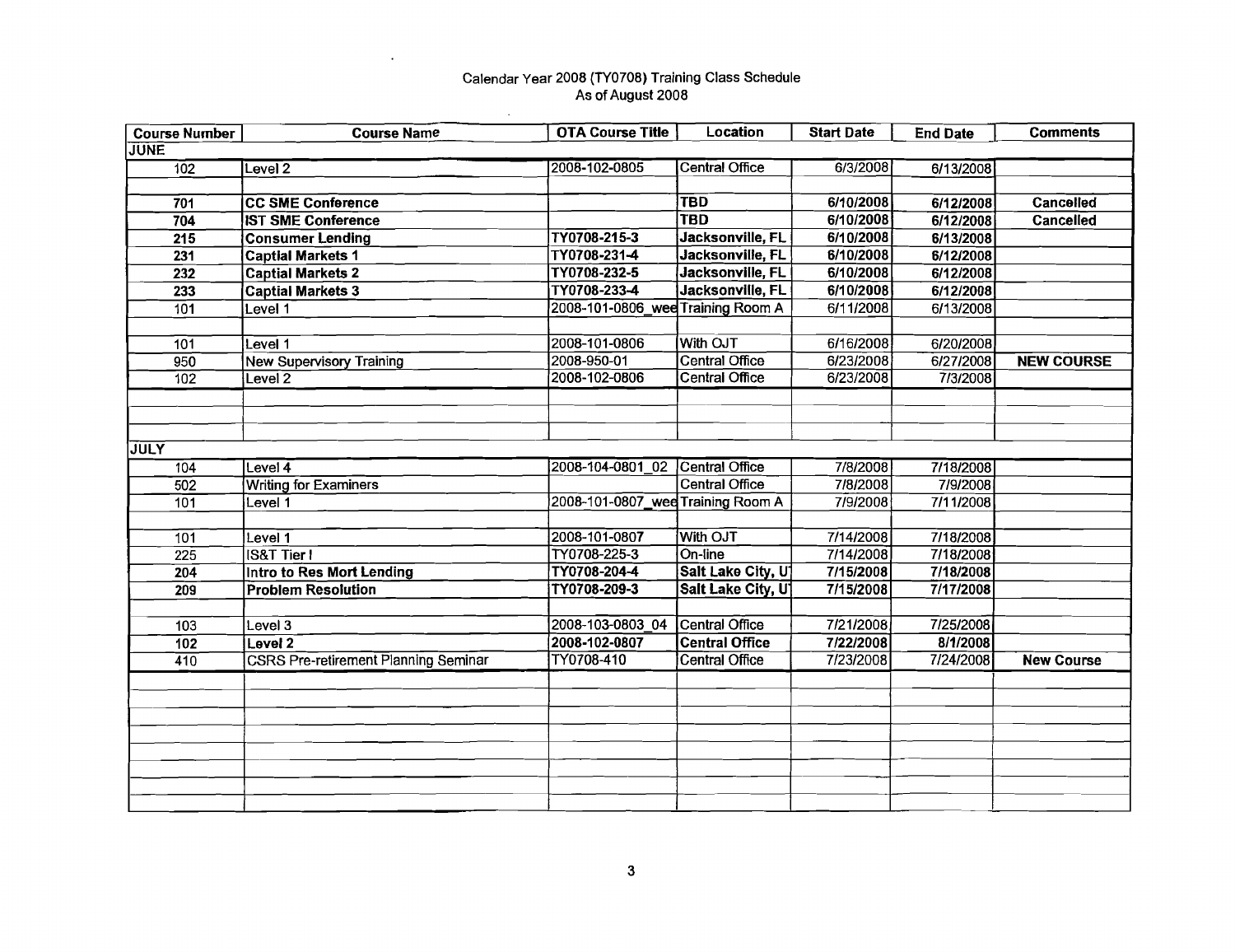| <b>Course Number</b> | <b>Course Name</b>                              | <b>OTA Course Title</b>           | <b>Location</b>       | <b>Start Date</b> | <b>End Date</b> | <b>Comments</b>   |
|----------------------|-------------------------------------------------|-----------------------------------|-----------------------|-------------------|-----------------|-------------------|
| <b>AUGUST</b>        |                                                 |                                   |                       |                   |                 |                   |
| 105                  | Level 5                                         | 2008-105-0710 11                  | Central Office        | 8/4/2008          | 8/8/2008        |                   |
| 311                  | <b>Instructor Training School</b>               | 2008-311-5                        | <b>FFIEC</b>          | 8/4/2008          | 8/8/2008        | 1 slot            |
| 310                  | <b>Financial Crimes Seminar</b>                 | 2008-310-2                        | <b>FFIEC</b>          | 8/5/2008          | 8/8/2008        | 5 slots           |
| 101                  | Level 1                                         | 2008-101-0808_wee Training Room A |                       | 8/6/2008          | 8/8/2008        |                   |
| 306                  | <b>Capital Markets Specialists Conference</b>   | 2008-306-1                        | <b>FFIEC</b>          | 8/11/2008         | 8/13/2008       | 9 slots           |
| 101                  | Level 1                                         | 2008-101-0808                     | With OJT              | 8/11/2008         | 8/15/2008       |                   |
| 212                  | <b>Intro to MBL</b>                             | TY0708-212-4                      | Cleveland, OH         | 8/12/2008         | 8/15/2008       |                   |
| 501                  | <b>Impact Presentations</b>                     | TY0708-501-4                      | Cleveland, OH         | 8/12/2008         | 8/14/2008       |                   |
| 307                  | <b>Information Technology Conference</b>        | 2008-307-1                        | <b>FFIEC</b>          | 8/18/2008         | 8/21/2008       | 18 slots          |
| 103                  | Level 3                                         | 2008-103-0805 06                  | Central Office        | 8/25/2009         | 8/29/2008       |                   |
| 303                  | <b>FRS Fundamentals of Fraud</b>                | 2008-303-2                        | <b>FFIEC</b>          | 8/26/2008         | 8/28/2008       | 1 slot            |
| 102                  | Level <sub>2</sub>                              | 2008-102-0808                     | <b>Central Office</b> | 8/19/2008         | 8/29/2008       |                   |
| 323                  | <b>Real Estate Appraisal Review School</b>      | 2008-323-5                        | <b>FFIEC</b>          | 8/25/2008         | 8/29/2008       | 2 slots           |
|                      |                                                 |                                   |                       |                   |                 |                   |
|                      |                                                 |                                   |                       |                   |                 |                   |
| <b>SEPTEMBER</b>     |                                                 |                                   |                       |                   |                 |                   |
|                      | <b>Regional Conference</b>                      |                                   | Dallas, TX            | 9/8/2008          | 9/12/2008       |                   |
| 302                  | <b>Advanced Cash Flow - Beyond the Numbers</b>  | 2008-302-7                        | <b>FFIEC</b>          | 9/8/2008          | 9/12/2008       | 1 slot            |
|                      | <b>Regional Conference</b>                      |                                   | Dallas, TX            | 9/15/2008         | 9/19/2008       |                   |
| 323                  | Real Estate Appraisal Review School             | 2008-323-5                        | <b>FFIEC</b>          | 9/15/2008         | 9/19/2008       | 2 slots           |
| $\overline{312}$     | <b>Cash Flow Construction &amp; Analysis</b>    | 2008-312-2                        | <b>FFIEC</b>          | 9/23/2008         | 9/25/2008       | $1$ slot          |
| $\overline{226}$     | IS&T Tier 2                                     | TY0708-226-2                      | On-line               | 9/29/2008         | 10/3/2008       | <b>CANCELLED</b>  |
| $\overline{105}$     | Level 5                                         | 2008-105-0801 02                  | Central Office        | 9/29/2008         | 10/3/2008       |                   |
| 104                  | Level 4                                         | 2008-104-0803_04                  | Central Office        | 9/30/2008         | 10/10/2008      |                   |
| 328                  | <b>Community Financial Institutions Lending</b> | 2008-328-2                        | FFIEC                 | 9/30/2008         | 10/3/2008       | 1 slot            |
|                      |                                                 |                                   |                       |                   |                 |                   |
|                      |                                                 |                                   |                       |                   |                 |                   |
| <b>OCTOBER</b>       |                                                 |                                   |                       |                   |                 |                   |
| 101                  | Level 1                                         | 2008-101-0809 wee Training Room A |                       | 10/1/2008         | 10/3/2008       |                   |
| 410                  | <b>FERS Pre-retirement Planning Seminar</b>     | TY0708-420-FERS-(Central Office   |                       | 10/1/2008         | 10/2/2008       | <b>New Course</b> |
| 101                  | Level $\overline{\mathbb{1}}$                   | 2008-101-0809                     | With OJT              | 10/6/2008         | 10/10/2008      |                   |
| 350                  | <b>Advanced BSA/AML Specialist Conference</b>   | 2008-350-1                        | <b>FFIEC</b>          | 10/6/2008         | 10/8/2008       | $11$ slots        |
| 331                  | Real Estate Appraisal School (on-line)          | 2008-331-3                        | <b>FFIEC</b>          | 10/6/2008         | 11/9/2008       | 1 slot            |
| 102                  | Level <sub>2</sub>                              | 2008-102-0809                     | <b>Central Office</b> | 10/21/2008        | 10/31/2008      |                   |
| 101                  | Level 1                                         | 2008-101-0810 wee Training Room A |                       | 10/22/2008        | 10/24/2008      |                   |
| 420                  | Mid-career Planning Seminar                     | TY0708-420-4                      | <b>Central Office</b> | 10/22/2008        | 10/23/2008      | <b>New Course</b> |
| 101                  | Level 1                                         | 2008-101-0810                     | With OJT              | 10/27/2008        | 10/31/2008      |                   |

 $\sim$ 

 $\langle \cdot \rangle$